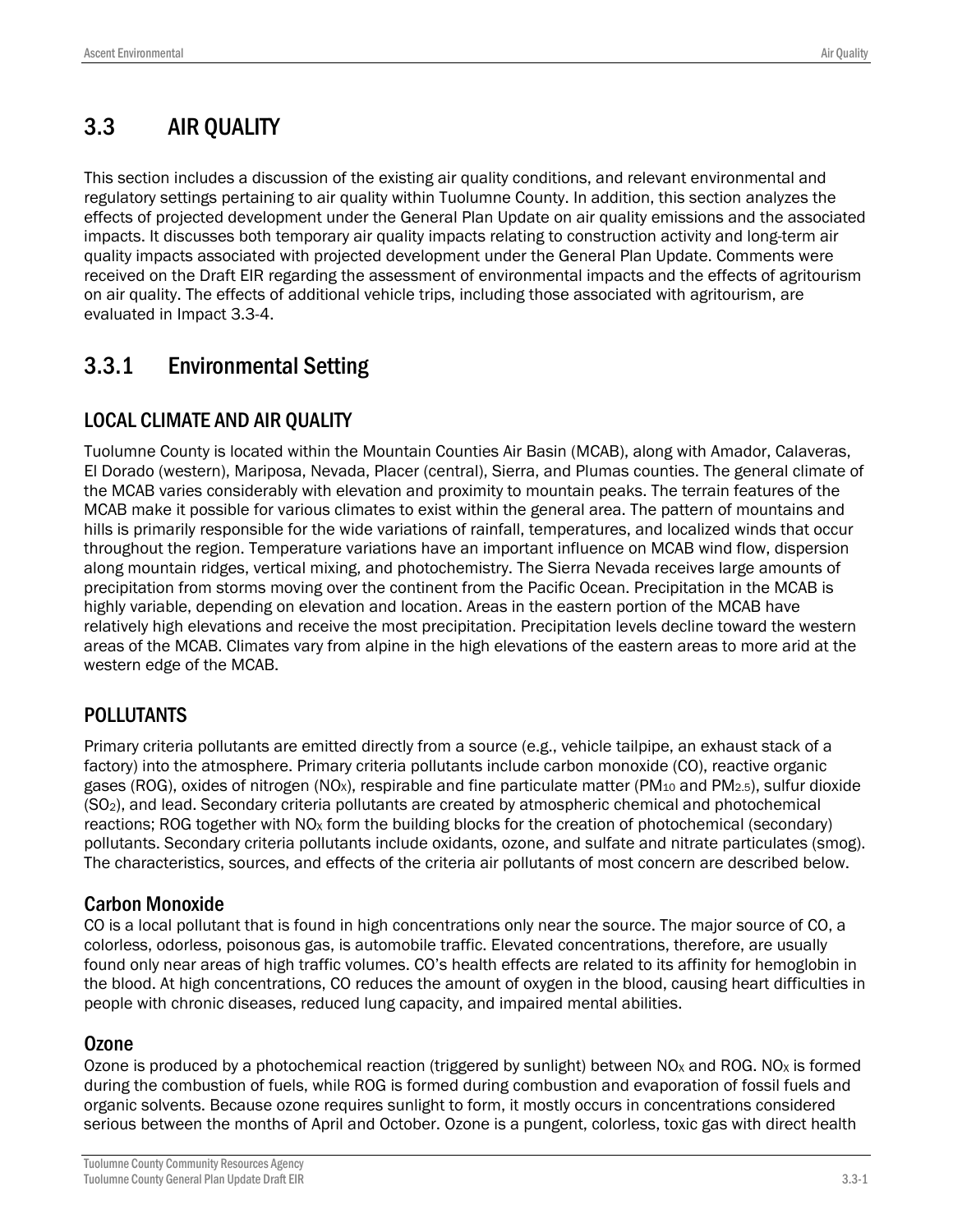effects on humans, including respiratory and eye irritation and possible changes in lung functions. Groups most sensitive to ozone include children, the elderly, people with respiratory disorders, and people who exercise strenuously outdoors.

#### Nitrogen Dioxide

NO<sub>2</sub> is a byproduct of fuel combustion, with the primary source being motor vehicles and industrial boilers and furnaces. The principal form of  $NO<sub>X</sub>$  produced by combustion is NO, but NO reacts rapidly to form  $NO<sub>2</sub>$ , creating the mixture of NO and NO<sub>2</sub> commonly called NO<sub>x</sub>. NO<sub>2</sub> is an acute irritant. A relationship between NO<sub>2</sub> and chronic pulmonary fibrosis may exist, and an increase in bronchitis in young children at concentrations below 0.3 part per million may occur. NO2 absorbs blue light and causes a reddish-brown cast to the atmosphere and reduced visibility. It can also contribute to the formation of  $PM_{10}$  and acid rain.

#### Respirable and Fine Particulate Matter

 $PM_{10}$  is respirable particulate matter (PM) measuring no more than 10 microns in diameter, while PM<sub>2.5</sub> is fine PM measuring no more than 2.5 microns in diameter. PM<sub>10</sub> and PM<sub>2.5</sub> are mostly dust particles, nitrates, and sulfates. Both  $PM_{10}$  and  $PM_{2.5}$  are byproducts of fuel combustion and wind erosion of soil and unpaved roads and are directly emitted into the atmosphere through these processes. They are also created in the atmosphere through chemical reactions. The characteristics, sources, and potential health effects associated with respirable particulates (those between 2.5 and 10 microns in diameter) and fine particulates ( $PM_{2.5}$ ) can be very different. Respirable particulates generally come from windblown dust and dust kicked up from mobile sources. Fine particulates are generally associated with combustion processes and are formed in the atmosphere as a secondary pollutant through chemical reactions. PM<sub>2.5</sub> is more likely to penetrate deeply into the lungs and poses a health threat to all groups, but particularly to the elderly, children, and those with respiratory problems. More than half of the PM<sub>10</sub> and PM<sub>2.5</sub> that is inhaled into the lungs remains there. These materials can damage health by interfering with the body's mechanisms for clearing the respiratory tract or by acting as carriers of an absorbed toxic substance.

### Sulfur Dioxide

SO<sub>2</sub> is a colorless, pungent, irritating gas formed primarily by the combustion of sulfur-containing fossil fuels. In humid atmospheres, SO<sub>2</sub> can form sulfur trioxide and sulfuric acid mist, with some of the latter eventually reacting to produce sulfate particulates. This contaminant is the natural combustion product of sulfur or sulfur-containing fuels. Fuel combustion is the major source, while chemical plants, sulfur recovery plants, and metal processing are minor contributors. At sufficiently high concentrations, SO<sub>2</sub> irritates the upper respiratory tract. At lower concentrations, when in conjunction with particulates, SO<sub>2</sub> appears able to do still greater harm by injuring lung tissues. Sulfur oxides, in combination with moisture and oxygen, can yellow the leaves of plants, dissolve marble, and eat away iron and steel. Sulfur oxides can also react to form sulfates, which reduce visibility.

#### Lead

Lead is a metal found naturally in the environment as well as in manufactured products. The major sources of lead emissions have historically been fuels in on-road motor vehicles (such as cars and trucks) and industrial sources. Today, the highest levels of lead in air are usually found near lead smelters. The major sources of lead emissions to the air today are ore and metals processing and piston-engine aircraft operating on leaded aviation gasoline. Depending on the level of exposure, lead can adversely affect the nervous system, kidney function, immune system, reproductive and developmental systems, and the cardiovascular system. Lead exposure also affects the oxygen-carrying capacity of the blood. Lead is persistent in the environment and accumulates in soils and sediments through deposition from air sources, direct discharge of waste streams to water bodies, mining, and erosion.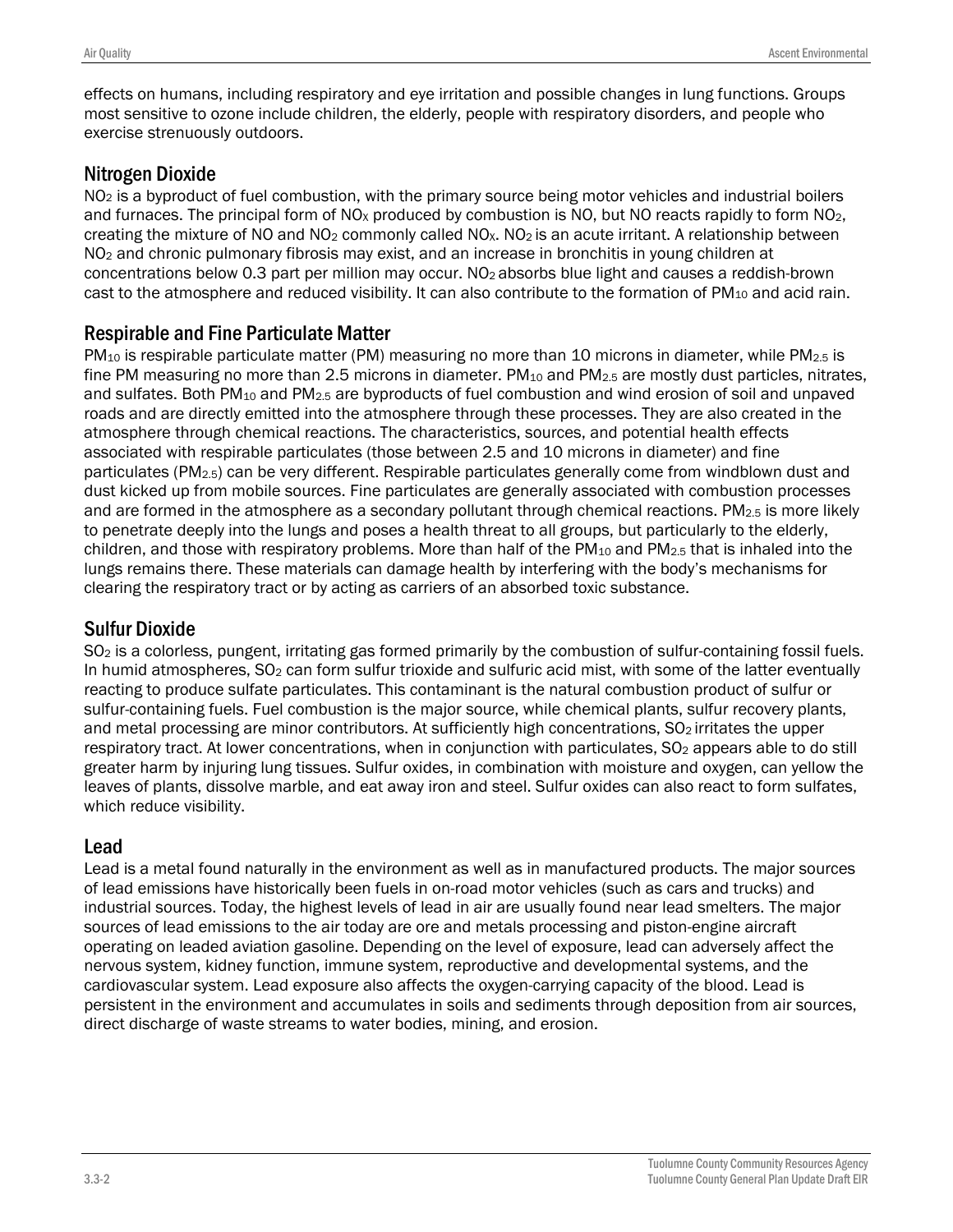## CURRENT AMBIENT AIR QUALITY

The local Air Pollution Control Districts (APCDs) and Air Quality Management Districts (AQMDs) are required to monitor air pollutant levels to ensure that air quality standards are met and, if they are not met, to develop strategies to meet the standards. Depending on whether the standards are met or exceeded, the local air basin is classified as being in "attainment" or "nonattainment." The MCAB violates the state ozone standard due to transport (i.e., air migration across air district lines) from the Sacramento Valley, the San Joaquin Valley, and the San Francisco Bay Area. The region is in attainment for the federal 1-hour standard, except for the western portions of El Dorado and Placer counties, which are part of the Sacramento federal nonattainment area. Because the California Air Resources Board (CARB) has determined that the region's ozone violations are the result of transport of emissions into the MCAB (CAPCOA 2015), requirements in the California Clean Air Act (CCAA) that would affect the air quality planning process of the local air districts have not been triggered. Instead, the region will benefit principally from emission reductions in the upwind areas through the application of "all feasible measures" (CARB 2001).

The Tuolumne County portion of the MCAB is a nonattainment area for the state standards for ozone (CARB 2017) and is unclassified or in attainment for the federal standards for ozone and for the federal and state standards for CO, nitrogen dioxide, SO<sub>2</sub>, PM<sub>10</sub>, PM<sub>2.5</sub>, and lead (CARB 2015). The Tuolumne County Air Pollution Control District (TCAPCD) is responsible for implementing emissions standards and other requirements of federal and state laws regarding most types of stationary emission sources. CARB has determined that the ozone levels in Tuolumne County are caused by "overwhelming transport" of emissions into the air district (CAPCOA 2015). Therefore, the TCAPCD is relieved from preparing an attainment plan for ozone, and no other criteria air pollutant levels are high enough to require an attainment plan. Although there are no required attainment plans, or other local plans specifically addressing air quality, Tuolumne County must conform to existing state and federal air quality standards. Air quality data from the Sonora-Barretta Street monitoring station, which is located in the City of Sonora, are summarized in Table 3.3-1. As shown in Table 3.3-1, the state and federal 8-hour ozone standards were exceeded multiple times between 2014 and 2016.

| 2014<br>2016<br>2015<br><b>Pollutant</b>                                                             |  |  |  |  |  |
|------------------------------------------------------------------------------------------------------|--|--|--|--|--|
| Ozone, ppm, 1-hour                                                                                   |  |  |  |  |  |
| 3<br>Number of days of state exceedances (>0.09 ppm)<br>0                                            |  |  |  |  |  |
| Ozone, ppm, 8-hour                                                                                   |  |  |  |  |  |
| 16<br>45<br>Number of days of state exceedances (>0.070 ppm)<br>11                                   |  |  |  |  |  |
| 25<br>Number of days of federal exceedances (>0.075 ppm)<br>C<br>4                                   |  |  |  |  |  |
| Notes: ppm = parts per million.                                                                      |  |  |  |  |  |
| Data obtained from the Sonora-Barretta Street Monitoring Station, 251 S. Barretta Street, Sonora CA. |  |  |  |  |  |
| Source: CARB 2018                                                                                    |  |  |  |  |  |
|                                                                                                      |  |  |  |  |  |

#### *0B*Table 3.3-1 Ambient Air Quality Data

## SENSITIVE RECEPTORS

Ambient air quality standards have been established to represent the levels of air quality considered sufficient, with an adequate margin of safety, to protect public health and welfare. They are designed to protect that segment of the public most susceptible to respiratory distress, such as children under 14, the elderly over 65, persons engaged in strenuous work or exercise, and people with cardiovascular and chronic respiratory diseases. The majority of sensitive receptor locations are therefore residences, schools, and hospitals. Sensitive receptors are located throughout Tuolumne County.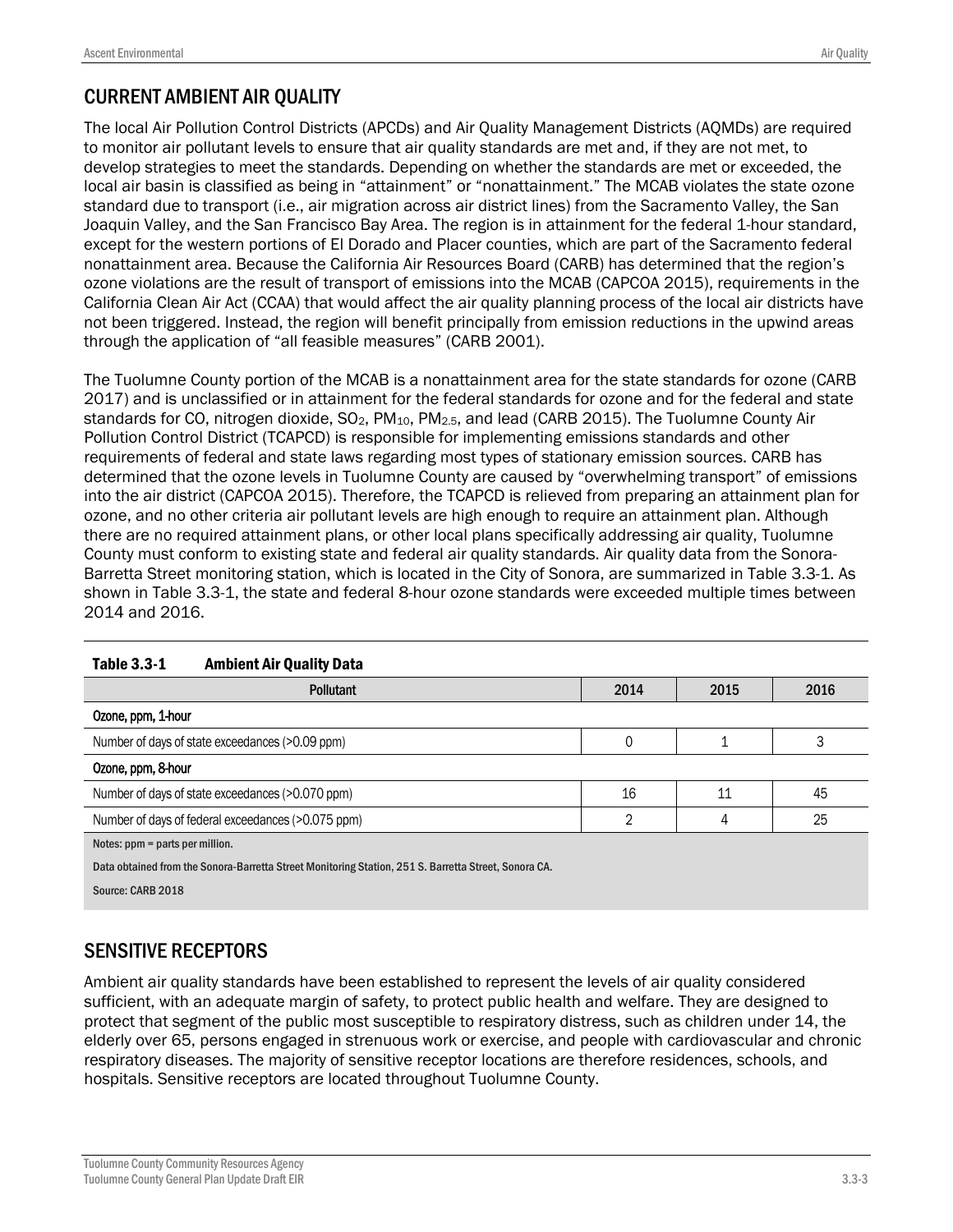# 3.3.2 Regulatory Setting

#### FEDERAL

#### U.S. Environmental Protection Agency

The U.S. Environmental Protection Agency (EPA) has been charged with implementing national air quality programs. EPA's air quality mandates are drawn primarily from the federal Clean Air Act (CAA), which was enacted in 1970. The most recent major amendments to the CAA were made by Congress in 1990.

#### Criteria Air Pollutants

The CAA required EPA to establish national ambient air quality standards (NAAQS). As shown in Table 3.3-2, EPA has established primary and secondary NAAQS for the following criteria air pollutants: ozone, CO, NO2, SO2, PM10, PM2.5, and lead. The primary standards protect public health, and the secondary standards protect public welfare. The CAA also required each state to prepare a state implementation plan (SIP) for attaining and maintaining the NAAQS. The federal Clean Air Act Amendments of 1990 added requirements for states with nonattainment areas to revise their SIPs to incorporate additional control measures to reduce air pollution. The SIP is modified periodically to reflect the latest emissions inventories, planning documents, and rules and regulations of the air basins as reported by their jurisdictional agencies. EPA is responsible for reviewing all SIPs to determine whether they conform to the mandates of the CAA and its amendments, and whether implementation will achieve air quality goals. If EPA determines a SIP to be inadequate, a federal implementation plan that imposes additional control measures may be prepared for the nonattainment area. If an approvable SIP is not submitted or implemented within the mandated time frame, sanctions may be applied to transportation funding and stationary air pollution sources in the air basin.

#### Toxic Air Contaminants

Toxic air contaminants (TACs), or in federal parlance, hazardous air pollutants (HAPs), are a defined set of airborne pollutants that may pose a present or potential hazard to human health. A TAC is defined as an air pollutant that may cause or contribute to an increase in mortality or in serious illness, or that may pose a hazard to human health. TACs are usually present in minute quantities in the ambient air; however, their high toxicity or health risk may pose a threat to public health even at low concentrations.

A wide range of sources, from industrial plants to motor vehicles, emit TACs. The health effects associated with TACs are quite diverse and generally are assessed locally, rather than regionally. TACs can cause longterm health effects, such as cancer, birth defects, neurological damage, asthma, bronchitis, or genetic damage, or short-term acute affects, such as eye watering, respiratory irritation (a cough), runny nose, throat pain, and headaches.

For evaluation purposes, TACs are separated into carcinogens and noncarcinogens based on the nature of the physiological effects associated with exposure to the pollutant. Carcinogens are assumed to have no safe threshold below which health impacts would not occur. This contrasts with criteria air pollutants for which acceptable levels of exposure can be determined and for which the ambient standards have been established (Table 3.3-2). Cancer risk from TACs is expressed as excess cancer cases per one million exposed individuals, typically over a lifetime of exposure.

EPA regulates HAPs through its National Emission Standards for Hazardous Air Pollutants. The standards for a particular source category require the maximum degree of emission reduction that the EPA determines to be achievable. These standards, which are known as the Maximum Achievable Control Technology standards, are authorized by Section 112 of the 1970 CAA, and the regulations are published in 40 [Code of](https://en.wikipedia.org/wiki/Code_of_Federal_Regulations)  [Federal Re](https://en.wikipedia.org/wiki/Code_of_Federal_Regulations)gulations Parts 61 and 63.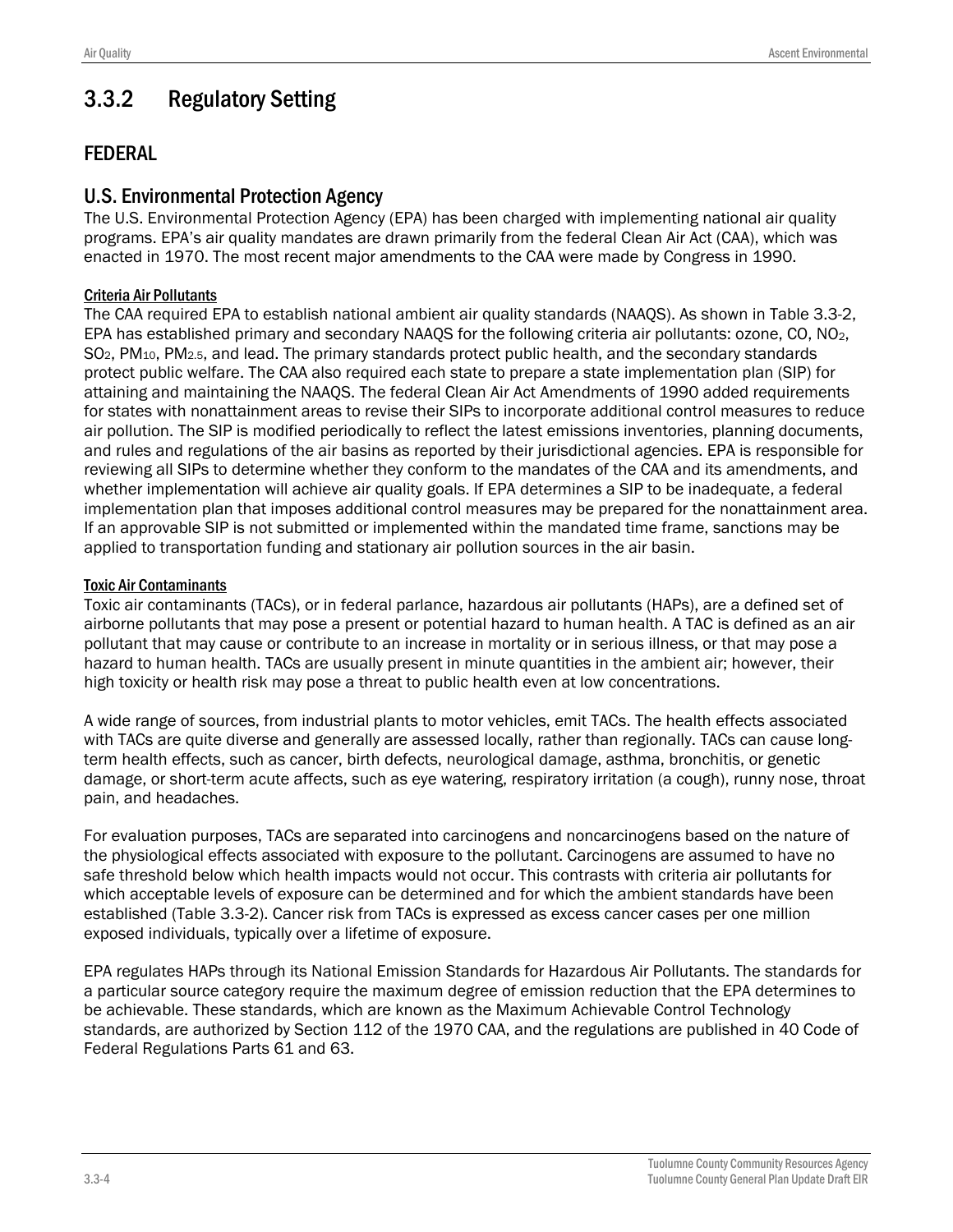### **STATE**

CARB is the agency responsible for coordination and oversight of state and local air pollution control programs in California and for implementing the CCAA. The CCAA, which was adopted in 1988, required CARB to establish California ambient air quality standards (CAAQS) (Table 3.3-2).

|                                           |                         |                                         | National (NAAQS) <sup>c</sup>           |                                         |  |  |
|-------------------------------------------|-------------------------|-----------------------------------------|-----------------------------------------|-----------------------------------------|--|--|
| Pollutant                                 | <b>Averaging Time</b>   | California (CAAQS) a,b                  | Primaryb,d                              | Secondaryb,e                            |  |  |
|                                           | 1-hour                  | 0.09 ppm $(180 \,\mathrm{µg/m^3})$      | $-e$                                    |                                         |  |  |
| Ozone                                     | 8-hour                  | 0.070 ppm $(137 \,\mu g/m^3)$           | 0.070 ppm (147 $\mu$ g/m <sup>3</sup> ) | Same as primary standard                |  |  |
|                                           | 1-hour                  | 20 ppm (23 mg/m <sup>3</sup> )          | 35 ppm (40 mg/m <sup>3</sup> )          |                                         |  |  |
| Carbon monoxide (CO)                      | 8-hour                  | 9 ppmf (10 mg/m <sup>3</sup> )          | 9 ppm<br>$(10 \text{ mg/m}^3)$          | Same as primary standard                |  |  |
|                                           | Annual arithmetic mean  | 0.030 ppm (57 $\mu$ g/m <sup>3</sup> )  | 53 ppb (100 µg/m <sup>3</sup> )         | Same as primary standard                |  |  |
| Nitrogen dioxide (NO <sub>2</sub> )       | 1-hour                  | $0.18$ ppm (339 µg/m <sup>3</sup> )     | 100 ppb (188 µg/m <sup>3</sup> )        |                                         |  |  |
|                                           | 24-hour                 | 0.04 ppm $(105 \,\mathrm{\upmu g/m^3})$ |                                         |                                         |  |  |
| Sulfur dioxide (SO <sub>2</sub> )         | 3-hour                  |                                         |                                         | 0.5 ppm $(1300 \,\mathrm{\upmu g/m^3})$ |  |  |
|                                           | 1-hour                  | 0.25 ppm (655 $\mu$ g/m <sup>3</sup> )  | 75 ppb (196 µg/m <sup>3</sup> )         |                                         |  |  |
| Respirable particulate                    | Annual arithmetic mean  | $20 \mu g/m^3$                          |                                         |                                         |  |  |
| matter (PM <sub>10</sub> )                | 24-hour                 | $50 \mu g/m^3$                          | $150 \,\mathrm{\upmu g/m^3}$            | Same as primary standard                |  |  |
| Fine particulate matter                   | Annual arithmetic mean  | $12 \mu g/m^3$                          | $12.0 \,\mathrm{\upmu g/m^3}$           | $15.0 \,\mathrm{\upmu g/m^3}$           |  |  |
| $(PM_{2.5})$                              | 24-hour                 |                                         | $35 \mu g/m3$                           | Same as primary standard                |  |  |
|                                           | Calendar quarter        |                                         | $1.5 \,\mathrm{\upmu g/m^3}$            | Same as primary standard                |  |  |
| Lead <sup>f</sup>                         | 30-day average          | $1.5 \,\mathrm{\upmu g/m^3}$            |                                         |                                         |  |  |
|                                           | Rolling 3-month average |                                         | $0.15 \,\mathrm{\upmu g/m^3}$           | Same as primary standard                |  |  |
| Hydrogen sulfide                          | 1-hour                  | 0.03 ppm (42 $\mu$ g/m <sup>3</sup> )   |                                         |                                         |  |  |
| <b>Sulfates</b>                           | 24-hour                 | $25 \mu g/m^3$                          | <b>No</b><br>national<br>standards      |                                         |  |  |
| Vinyl chloride <sup>f</sup>               | 24-hour                 | $0.01$ ppm (26 µg/m <sup>3</sup> )      |                                         |                                         |  |  |
| Visibility-reducing<br>particulate matter | 8-hour                  | Extinction of 0.23 per km               |                                         |                                         |  |  |

| <b>Ambient Air Quality Standards</b><br>Table 3.3-2 |
|-----------------------------------------------------|
|-----------------------------------------------------|

Notes:  $\mu$ g/m<sup>3</sup> = micrograms per cubic meter; km = kilometers; ppb = parts per billion; ppm = parts per million.

<sup>a</sup> CAAQS for ozone, carbon monoxide, SO<sub>2</sub> (1- and 24-hour), NO<sub>2</sub>, particulate matter, and visibility-reducing particles are values that are not to be exceeded. All others are not to be equaled or exceeded. California ambient air quality standards are listed in the Table of Standards in Section 70200 of Title 17 of the California Code of Regulations.

**b** Concentration expressed first in units in which it was promulgated. Equivalent units given in parentheses are based on a reference temperature of 25 degrees Celsius (°C) and a reference pressure of 760 torr. Most measurements of air quality are to be corrected to a reference temperature of 25°C and a reference pressure of 760 torr; ppm in this table refers to ppm by volume, or micromoles of pollutant per mole of gas.

<sup>c</sup> NAAQS (other than ozone, particulate matter, and those based on annual averages or annual arithmeticmeans) are not to be exceeded more than once a year. The ozone standard is attained when the fourth highest 8-hour concentration in a year, averaged over three years, is equal to or less than the standard. The PM<sub>10</sub> 24-hour standard is attained when the expected number of days per calendar year with a 24-hour average concentration above 150 µg/m<sup>3</sup> is equal to or less than one. The PM<sub>2.5</sub> 24-hour standard is attained when 98 percent of the daily concentrations, averaged over three years, are equal to or less than the standard. Contact the U.S. Environmental Protection Agency for further clarification and current federal policies.

<sup>d</sup> Primary NAAQS: The levels of air quality necessary, with an adequate margin of safety to protect the public health.

<sup>e</sup> Secondary NAAQS: The levels of air quality necessary to protect the public welfare from any known or anticipated adverse effects of a pollutant.

<sup>f</sup> CARB has identified lead and vinyl chloride as toxic air contaminants with no threshold of exposure for adverse health effects determined. These actions allow for the implementation of control measures at levels below the ambient concentrations specified for these pollutants.

Source: CARB 2016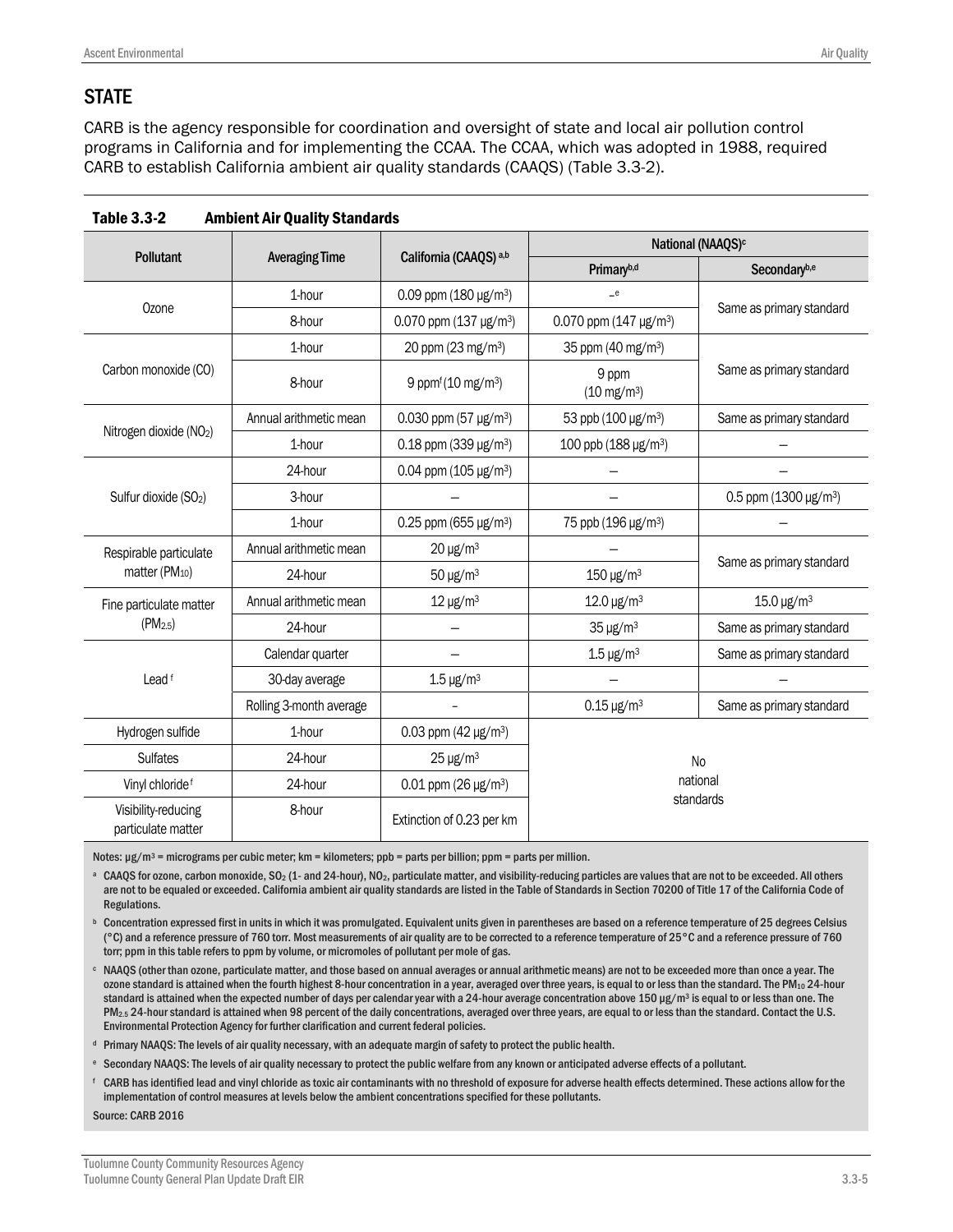### Criteria Air Pollutants

CARB has established CAAQS for sulfates, hydrogen sulfide, vinyl chloride, visibility-reducing PM, and the above-mentioned criteria air pollutants. In most cases, the CAAQS are more stringent than the NAAQS. Differences in the standards are generally explained by the health effects studies considered during the standard-setting process and the interpretation of the studies. In addition, the CAAQS incorporate a margin of safety to protect sensitive individuals.

The CCAA requires that all local air districts in the state endeavor to attain and maintain the CAAQS by the earliest date practical. The CCAA specifies that local air districts should focus particular attention on reducing the emissions from transportation and area-wide emission sources and provides air districts with the authority to regulate indirect sources.

#### Toxic Air Contaminants

TACs in California are regulated primarily through the Tanner Air Toxics Act (Assembly Bill [AB] 1807, Chapter 1047, Statutes of 1983) and the Air Toxics Hot Spots Information and Assessment Act of 1987 (AB 2588, Chapter 1252, Statutes of 1987). AB 1807 sets forth a formal procedure for CARB to designate substances as TACs. Research, public participation, and scientific peer review are required before CARB can designate a substance as a TAC. To date, CARB has identified more than 21 TACs and adopted EPA's list of HAPs as TACs. Most recently, PM exhaust from diesel engines (diesel PM) was added to CARB's list of TACs.

After a TAC is identified, CARB then adopts a control measure for applicable sources. If a safe threshold exists for a substance at which there is no toxic effect, the control measure must reduce exposure below that threshold. If no safe threshold exists, the measure must incorporate best available control technology to minimize TAC emissions.

The Hot Spots Act requires that existing facilities that emit toxic substances above a specified level prepare an inventory of toxic emissions, prepare a risk assessment if emissions are significant, notify the public of significant risk levels, and prepare and implement risk reduction measures.

AB 617 of 2017 aims to help protect air quality and public health in communities around industries subject to the state's cap-and-trade program for greenhouse gas (GHG) emissions. AB 617 imposes a new statemandated local program to address nonvehicular sources (e.g., refineries, manufacturing facilities) of criteria air pollutants and TACs. AB 617 requires CARB to identify high-pollution communities and directs air districts to focus air quality improvement efforts through adoption of community emission reduction programs within these identified areas. Currently, air districts review individual sources and impose emissions limits on emitters based on best available control technology, pollutant type, and proximity to nearby existing land uses. This bill addresses the cumulative and additive nature of air pollutant health effects by requiring community-wide air quality assessment and emission reduction planning. The bill requires CARB, in consultation with the air districts, communities, and other stakeholders, to select initial communities by October 1, 2018, and annually thereafter. It is not known at this time whether Tuolumne County includes any high-pollution communities.

CARB has adopted diesel exhaust control measures and more stringent emissions standards for various transportation-related mobile sources of emissions, including transit buses, and off-road diesel equipment (e.g., tractors, generators). Over time, the replacement of older vehicles will result in a vehicle fleet that produces substantially lower levels of TACs than under current conditions. Mobile-source emissions of TACs (e.g., benzene, 1-3-butadiene, diesel PM) have been reduced significantly over the last decade and will be reduced further in California through a progression of regulatory measures (e.g., Low Emission Vehicle/Clean Fuels and Phase II reformulated gasoline regulations) and control technologies. With implementation of CARB's Risk Reduction Plan, it is expected that diesel PM concentrations will be 85 percent less in 2020 in comparison to year 2000 (CARB 2000). Adopted regulations are also expected to continue to reduce formaldehyde emissions emitted by cars and light-duty trucks. As emissions are reduced, it is expected that risks associated with exposure to the emissions will also be reduced.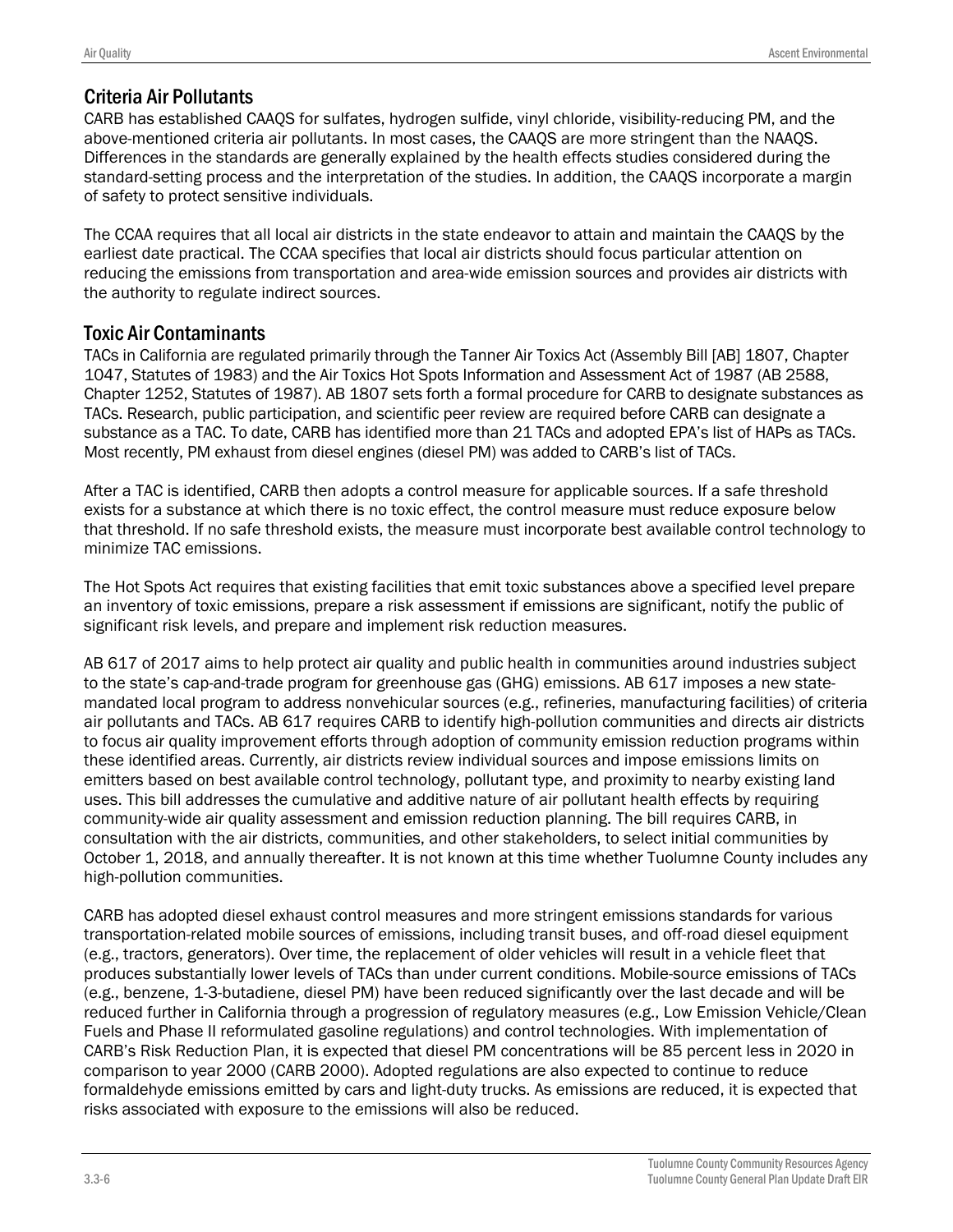## LOCAL

### Tuolumne County Air Pollution Control District

The TCAPCD is the primary agency responsible for planning to meet NAAQS and CAAQS in the County. CARB is the agency responsible for coordination and oversight of state and local air pollution control programs in California and for implementing the CCAA. California law authorizes CARB to set ambient (outdoor) air pollution standards (California Health and Safety Code Section 39606) in consideration of public health, safety, and welfare (CAAQS). The TCAPCD is responsible for implementing emissions standards and other requirements of federal and state laws regarding most types of stationary emission sources. The TCAPCD has also set emissions thresholds for certain pollutants for the purposes of the California Environmental Quality Act (CEQA), which are discussed in more detail in the "Thresholds of Significance" section.

The TCAPCD includes Rule 205, which states, "A person shall not discharge from any source whatsoever such quantities of air contaminants or other material which cause injury, detriment, nuisance, or annoyance to any considerable number of persons, or to the public, or which endanger the comfort, repose, health or safety of any such persons, or the public, or which cause to have a natural tendency to cause injury or damage to business or property." Rule 205 does not apply to odors emanating from agriculture operations necessary for the growing of crops or raising of fowl or animals, which are addressed in Chapter 5.20 of the Tuolumne County Ordinance Code, discussed below.

#### Tuolumne County General Plan

As the proposed project would update the 1996 General Plan, this document will be discussed in the context of the update within the impact analysis. The General Plan Update, specifically the Air Quality Element, discusses how pollutant emissions will be addressed in the plan area. The policies and implementation programs in the Air Quality Element provide details on how pollutant emissions would be reduced through the implementation of the General Plan Update. The Transportation Element and the Climate Change Element also include policies and implementation programs that would reduce pollutant emissions; they are included below. Specific General Plan Update policies and implementation programs are identified in Section 3.3.3, "Impact Analysis," below.

#### Tuolumne County Ordinance Code

Chapter 5.20 of the Tuolumne County Ordinance Code, entitled Right to Farm, is a County policy that serves to conserve, protect, and encourage the development and improvement of the County's agricultural land and to specifically protect those lands for exclusive agricultural use or uses that do not interfere with agricultural operations. Section 5.20.030 states,

No preexisting or future agricultural operation, including the management and harvesting of timber, or any of its appurtenances conducted or maintained for commercial purposes, and in a manner consistent with proper and accepted customs and standards on agricultural land, shall become or be a nuisance, private or public, due to any changed condition of adjacent land uses in or about the locality thereof, provided that the provisions of this chapter shall not apply whenever a nuisance results from the negligent or improper operation of any such agricultural operation or its appurtenances; or if the agricultural activity of appurtenances obstructs the free passage or use in the customary manner of any navigable lake, river, stream, canal or basin or any public park, square, street or highway.

The ordinance also includes a requirement for the County to give notice of rules of this ordinance to any buyers of real property within the County.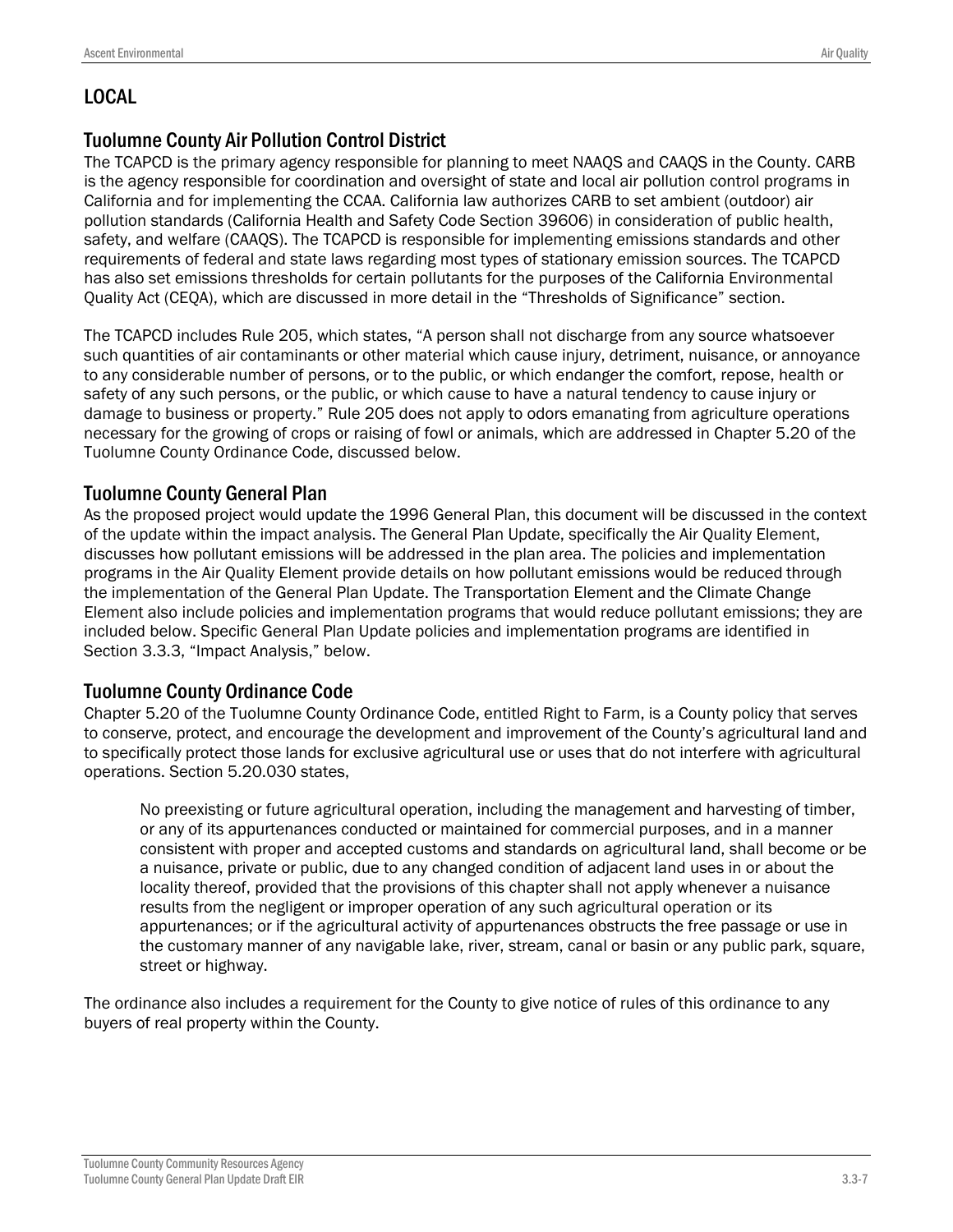# 3.3.3 Impact Analysis

### METHODS OF ANALYSIS

#### Short-Term Construction Emissions Methodology

Emissions from construction activities represent temporary impacts that are typically short in duration, depending on the size, phasing, and type of development. Air quality impacts can nevertheless be acute during construction periods, resulting in significant localized impacts to air quality. Construction-related emissions are difficult to quantify at the general plan level because such emissions are dependent on the characteristics of individual development projects. However, because construction associated with 2040 development under General Plan Update would generate temporary criteria pollutant emissions, primarily due to the operation of construction equipment (e.g.,  $PM_{10}$  from grading) and truck trips, emissions have been estimated in this analysis, and are based on the anticipated amount of development in the General Plan Update.

The quantitative analysis of construction-related emissions of criteria air pollutants and precursors were estimated using the California Emissions Estimator Model (CalEEMod) Version 2016.3.2 computer program (CAPCOA 2017). Modeling was based on the total net change in dwelling units and land use types included in Table 2-6 in the Chapter 2, "Project Description," of this EIR. (See Appendix C for all land uses included in the modeling.) The projected development in Table 2-6 includes both the unincorporated areas of the County and the City of Sonora. Future development in the City of Sonora is not part of the project analyzed in this EIR because the City is not under the jurisdiction of, or covered by, the County's General Plan Update. Consequently, the analysis and mitigation in this section is based on a conservative overestimation of future development in the unincorporated areas of the County.

The horizon year of the General Plan Update is 2040. The modeling conducted for this analysis assumes that construction emissions could occur over a period of 21 years (i.e., the period between the potential adoption of the General Plan Update in 2019 and 2040). Although the exact timing of construction activity over this period is unknown, for the purposes of modeling, it was assumed that development would occur gradually in equal annual increments (approximately 5 percent of projected development annually) over this time period. It was also assumed that an average of six single-family homes (1,000 square feet each) would be demolished annually over the horizon of the General Plan, as a result of older houses being replaced (Yaley, pers. comm., 2018). Where project-specific information was not available, default values in CalEEMod were used based on the land use designations and types included in the General Plan Update.

#### Long-Term Operational Emissions Methodology

Operational emissions of criteria air pollutants and precursors were also estimated using CalEEMod. Modeling used land use-specific information where available, including assumptions associated with all land use designations and types that would be developed as part of the General Plan Update. Where such information was not available, default values in CalEEMod based on the project's location and land use types were used. Operational emissions were estimated using CalEEMod for the following sources: area sources (e.g., landscaping-related), energy use (i.e., electricity use), water use, and solid waste.

Tuolumne County uses propane, heating oil, and woodstoves for space heating. However, CalEEMod assumes that buildings use electricity and natural gas based on energy use averages by location. Future propane use in the County was estimated based on CalEEMod default natural gas use, by land use type. Future heating oil use was estimated based on existing data available in the Tuolumne County Regional Blueprint Greenhouse Gas Study (Rincon Consultants 2012:2-3). Additionally, future projections of area source emissions associated with the use of fireplaces were estimated based on existing wood-burning data available in the Tuolumne County Regional Blueprint Greenhouse Gas Study (Rincon Consultants 2012:2-3).

Mobile-source emissions were estimated using projected annual vehicle miles traveled (VMT) estimates included in the project's traffic study and vehicle emissions factors specific to Tuolumne County, generated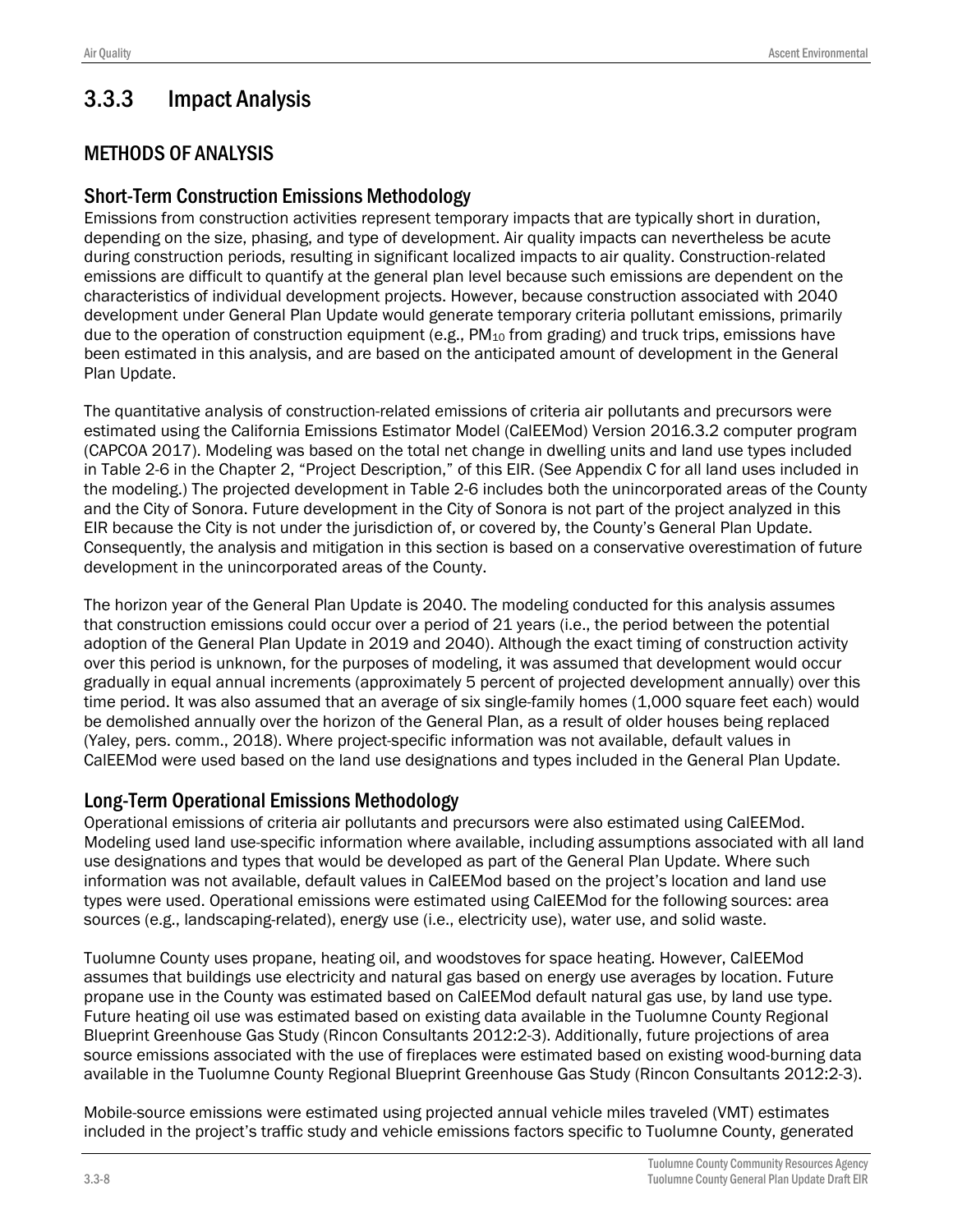using CARB's EMFAC 2017 emission software. The project-generated annual VMT estimates were derived from the Tuolumne County Transportation Council Travel Demand Model and were included in the project traffic study (Wood Rodgers 2016). VMT estimates were generated for the baseline (2015) and target year (2040), based on the land uses included in the General Plan Update. See Appendix C for the complete traffic study. CO impacts were assessed based on available screening criteria from the Sacramento Metropolitan Air Quality Management District (SMAQMD). SMAQMD screening criteria were used to identify potential CO hotspots caused by project-related increases in traffic congestion at affected intersections because these criteria are valid for efficient consideration of multiple intersections and the TCAPCD does not provide screening criteria. These screening criteria were used along with data included in the General Plan-related traffic study (Appendix C).

The level of health risk from exposure to construction- and operation-related TAC emissions was assessed qualitatively. This assessment was based on the proximity of TAC-generating construction activity to off-site sensitive receptors, the number and types of diesel-powered construction equipment being used, and the duration of potential TAC exposure.

#### THRESHOLDS OF SIGNIFICANCE

The TCAPCD has established specific thresholds for air quality impacts evaluated under CEQA. Pursuant to the State CEQA Guidelines, air quality impacts related to the projected development under the General Plan Update would be significant if the project would:

- conflict with or obstruct implementation of the applicable air quality plan;
- violate any air quality standard or contribute substantially to an existing or project air quality violation for the purposes of the project locations, result in construction or operations of a project that generated emissions in excess of the following thresholds, except CO, used by the TCAPCD (2017):
	- $\blacktriangleright$  ROG 1,000 pounds per day or 100 tons per year
	- $\blacktriangleright$  NO<sub>x</sub> 1,000 pounds per day or 100 tons per year
	- $\blacktriangleright$  PM<sub>10</sub> 1,000 pounds per day or 100 tons per year
	- $\triangleright$  CO result in an affected intersection experiencing more than 31,600 vehicles per hour. The CO threshold is discussed more below.
- result in a cumulatively considerable net increase of any criteria pollutant for which the project region is in nonattainment under an applicable federal or state ambient air quality standard (including releasing emissions which exceed qualitative thresholds for ozone precursors);
- expose sensitive receptors to a substantial incremental increase in TAC emissions that exceed 10 in 1 million for carcinogenic risk (i.e., the risk of developing cancer) and/or a noncarcinogenic hazard index of 1.0 or greater; or
- create objectionable odors affecting a substantial number of people;
- The TCAPCD thresholds are intended to address individual projects, rather than overall development under the General Plan Update. However, because ROG, NO<sub>x</sub>, and PM<sub>10</sub> are regional pollutants—they either are suspended in the air matrix or interact at a more atmospheric level—the project-level thresholds are used to address overall development in the General Plan Update. CO, however, is a local pollutant that effects recipients when concentrated at an individual intersection or roadway. TCAPCD has a project-level CO threshold of 1,000 pounds per day/100 tons per year, which may be indicative of a localized impact when this level of CO is produced by an individual project, but is inappropriate for a countywide general plan, where these CO levels would be dispersed throughout the county. This concept was coordinated with TCPACD staff (pers. comm. Bill Sandman 2018). Therefore, while the TCAPCD CO threshold may be appropriate at an individual project level, the threshold would overstate impacts of the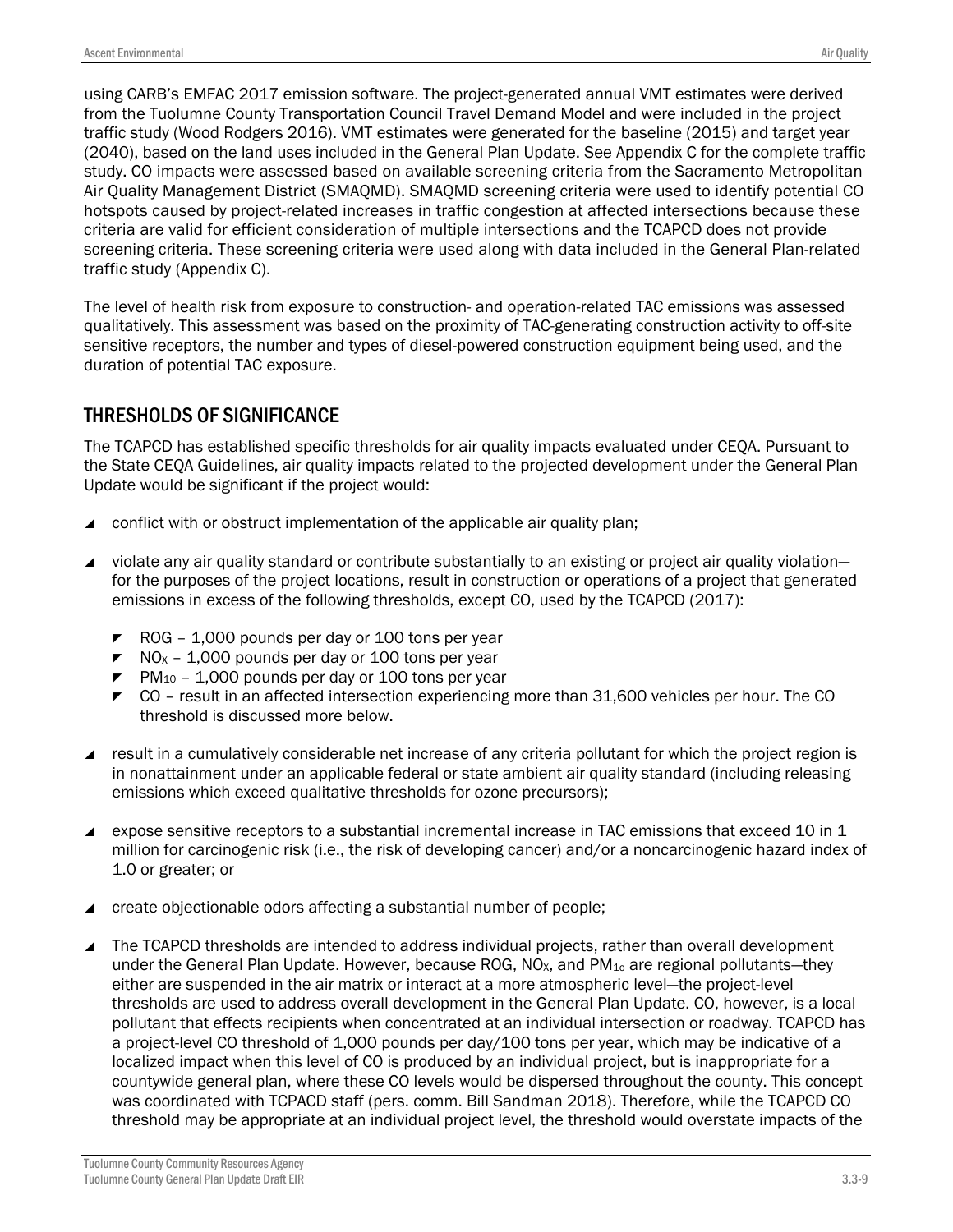General Plan Update, because these pollutants would be dispersed throughout the County. A more accurate threshold at the general plan level is tied to congestion at a particular roadway intersection coupled with a high volume of cars. Therefore, the threshold of project-affected intersections experiencing more than 31,600 vehicles per hour, based on SMAQMD's CO hotspot screening methodology is used in this EIR. SMAQMD's threshold was selected because it is indicative to CO concentrations expected from the sources of CO pollution that may occur in Tuolumne County, and the TCAPCD's CO thresholds are inapt for a general plan analysis, as described herein.

#### GENERAL PLAN UPDATE POLICIES

The following policies and implementation programs from the General Plan Update are specifically relevant to air quality:

#### Community Development Element

- **Policy 1.B.1:** Protect existing land uses from the infringement of and impacts associated with incompatible land uses.
	- **F** Implementation Program 1.B.a Designate, where possible, land around existing non-residential land uses, such as agriculture, timberlands, mining preserves and industry, for new development that is compatible with these existing uses.
	- Implementation Program 1.B.b Designate, where possible, land around existing residential neighborhoods for uses that are compatible with residences. Designate areas for new urban residential development away from existing incompatible land uses, such as agriculture, mining, industry, solid waste facilities, airports and sewage treatment facilities.
	- **F** Implementation Program 1.B.c Separate new urban residential development from land uses that potentially conflict with housing, such as agriculture, mining, industry, airports and sewage treatment facilities.
	- **F** Implementation Program 1.B.d Consider buffer areas around existing industrial land uses to protect them from infringement of new residential and other potentially incompatible land uses. These buffer areas may include building setbacks and/or limiting land uses within an established distance of these existing land uses.

#### Transportation Element

- **Policy 4.B.1:** Develop a modern transportation system that incorporates alternative transportation modes into the system design.
	- Implementation Program 4.B.b Plan for a balanced multimodal transportation network that meets the needs of all users of roads, including bicyclists, pedestrians, and transit users. Incorporate bicycle, pedestrian and transit improvements when designing roadway improvements where appropriate. Support the efforts of the TCTC to develop and Active Transportation Grant for Tuolumne County, the State Route 49 Complete Streets and State Route 49 Congested Corridor Plan.
	- **F** Implementation Program 4.B.c Provide multi-modal access to activity centers such as public facilities, commercial centers and corridors, employment centers, transit stops, schools, parks, recreation areas, and tourist attractions.
	- Implementation Program 4.B.d Promote walking and bicycling through education and outreach programs and activities such as commute campaigns, classes that teach cycling skills, and providing route maps.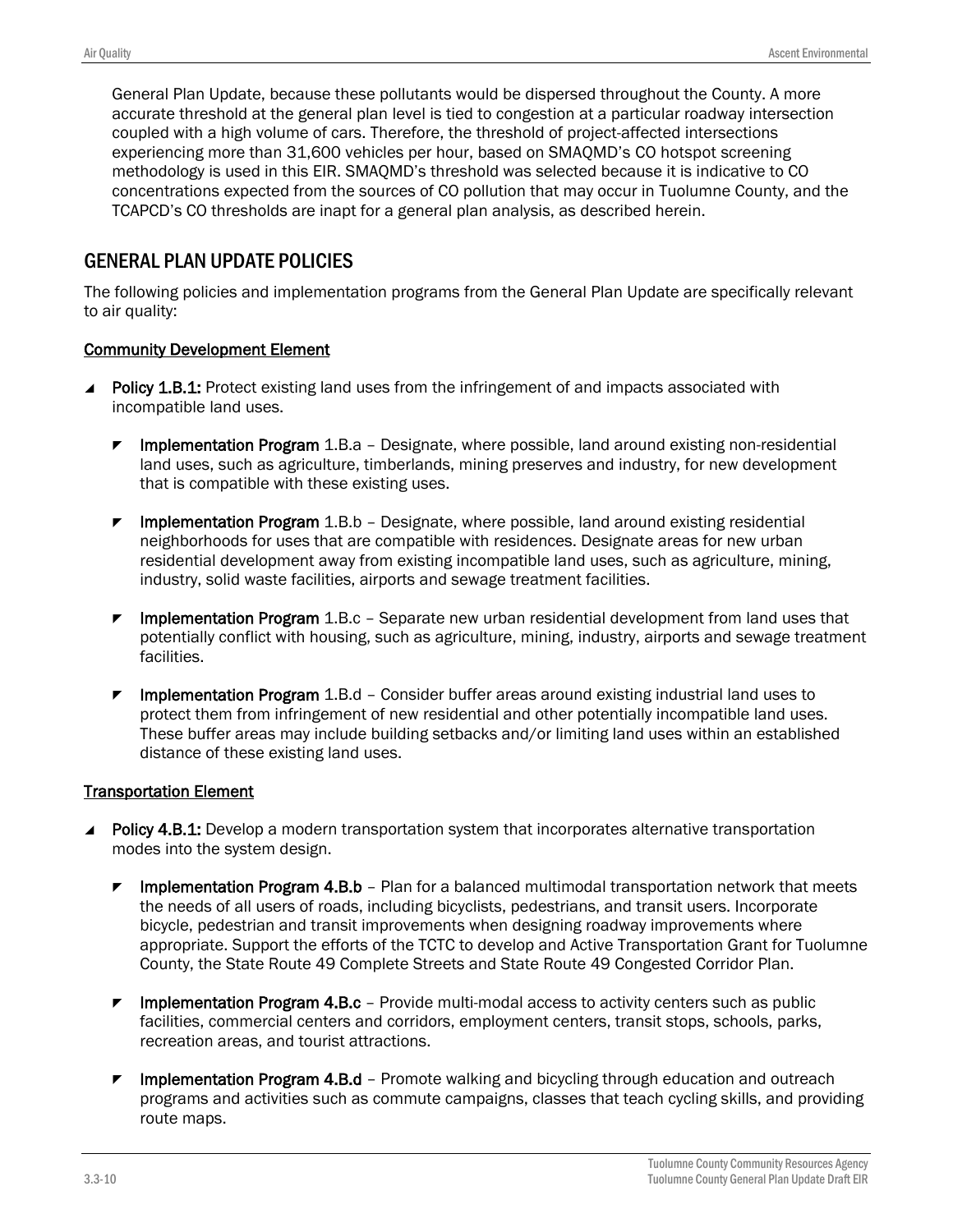- Policy 4.B.2: Expand and improve pedestrian sidewalks and facilities focusing on safety, connectivity, and accessibility.
	- Implementation Program 4.B.e Develop a Sidewalk Priority Plan identifying all existing sidewalks as well as future sidewalks throughout the County. Prioritize retrofitting existing and constructing new sidewalks that connect residents to schools, bus lines and other transit stops, and parks and community centers.
	- **Implementation Program 4.B.f** Require safe and adequate crossing facilities that minimize pedestrian exposure to vehicular traffic, such as curb extensions or refuge islands, wherever feasible.
	- Implementation Program 4.B.g Develop new or revised street and street crossing design standards to improve pedestrian safety, convenience, and comfort, both as a part of routine public works projects and as a part of ongoing development.
	- Implementation Program 4.B.h Update the local street design standards for urban areas, where practicable, to include Universal Design criteria for street infrastructure such as sidewalks, pedestrian curb ramps, crosswalks, street lighting, shade trees, and curb extensions to accommodate all users, including people with disabilities and other special needs.
- Policy 4.B.3: Expand and improve the bikeways within Tuolumne County, focusing on safety, connectivity, and accessibility.
	- Implementation Program 4.B.i Pursue state and federal funds earmarked for new bicycle paths and transit improvements.
	- Implementation Program 4.B.j Encourage provisions for bicycle facilities at transit nodes, recreational facilities and public spaces.
- Policy 4.B.4: Encourage the use of alternative modes of transportation by incorporating public transit, bicycle and pedestrian modes in County transportation planning and by requiring new development to provide adequate pedestrian and bikeway facilities at suitable locations.
- **Policy 4.B.5:** Maintain and expand, where possible and appropriate, the system of non-motorized connections that link neighborhoods to larger roadways, activity centers and nodes, businesses, community services, parks and recreational facilities, and transit stops and stations.
- **Policy 4.B.6:** Actively investigate and seek alternative funding sources for bicycle and pedestrian facilities.

#### Agriculture Element

**Policy 8.A.4:** Development proposed adjacent to land designated Agricultural by the General Plan land use diagrams shall provide a buffer from the agricultural land. The buffer shall be 200 feet in width and located on the development site. No residential or non-agricultural buildings may be erected in the buffer area as long as the adjacent land remains designated Agricultural. The buffer may be reduced in width by the Board of Supervisors after considering the recommendation of the Agricultural Advisory Committee if such a reduction is determined appropriate based upon the topography, vegetation, roads or other physical features of the buffer area or other factors considered by the Committee. If the General Plan land use designation of the adjacent land is amended in the future to a designation other than Agricultural, the need for the buffer area will be eliminated and the land use restrictions imposed pursuant to this Policy will cease at that time.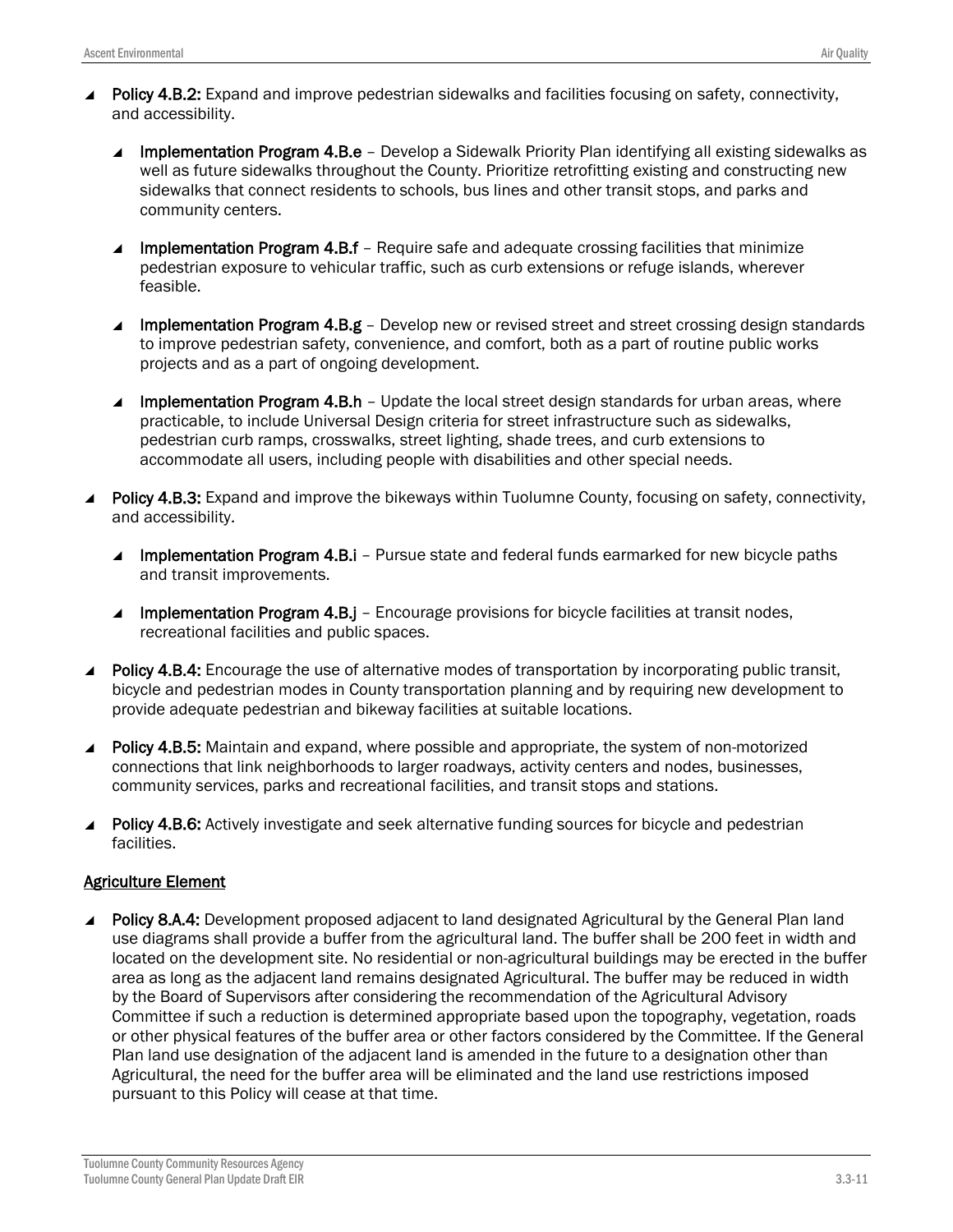- Policy 8.C.2: Establish a buffer between agricultural land uses and residential/non-agricultural land uses. It shall be the obligation of the party seeking the land use change to ensure that a sufficient buffer is established between the parcels. The buffer shall favor protection of the agricultural land.
	- $\blacktriangleright$  Implementation Program 8.C.d Implement the standards for buffer zones between new nonagricultural development and land designated for agricultural use established in Policy 8.A.4.

#### Air Quality Element

- Policy 15.A.1: Accurately determine and fairly mitigate the local and regional air quality impacts of land development projects proposed in the County.
	- $\blacktriangleright$  Implementation Program 15.A.a: Coordinate and cooperate with other local, regional and State agencies to develop a consistent and effective approach to air quality planning and management.
- **Policy 15.A.2:** Integrate land use planning, transportation planning, and air quality planning to make the most efficient use of public resources and to create a more livable environment.
	- Implementation Program 15.A.b: Require an air quality impact evaluation for development projects, as necessary, pursuant to the requirements of the Tuolumne County Air Pollution Control District. The air quality impact evaluation shall be the responsibility of the developer or proponent and prepared by a qualified consultant at their expense.
	- $\blacktriangleright$  Implementation Program 15.A.c: Require project applicants to identify alternatives or amendments for proposed projects that would reduce emissions of air pollutants, if air pollutant emissions exceed applicable air quality standards. Require all air quality mitigation to be real, feasible, cost effective, and enforceable.
	- **F** Implementation Program 15.A.d: Require project applicants to implement innovative mitigation measures that include best available control technology and/or best management practices as needed to reduce air quality impacts.
	- $\blacktriangleright$  Implementation Program 15.A.e: Require proposed new development projects to analyze their contribution to increased traffic and to implement, as needed, transportation demand management measures or other improvements to reduce vehicle miles traveled, which, in turn, reduces air pollutant and GHG emission.
	- $\blacktriangleright$  Implementation Program 15.A.f: Work cooperatively with major local employers to offer incentives and services which decrease auto commuting, such as telecommuting and alternative work schedules.
- Policy 15.A.3: Avoid converting land designated for industrial use to non-industrial land use designations where that change would result in land where sensitive receptors could be located in in proximity to industry, and avoid converting land to industrial use where the existing surrounding land uses support sensitive receptors, to minimize the health risks to the public resulting from criteria and toxic air pollutant emissions.
	- **F** Implementation Program 15.A.g: Establish buffer zones to separate new residential development projects and projects categorized as sensitive receptors (e.g., hospitals, convalescent homes, day care facilities, and schools) from existing industrial sites and/or sites that emit criteria and toxic air pollutants.
	- $\blacktriangleright$  Implementation Program 15.A.h: Establish buffer zones to create an adequate distance between new air pollution point and area sources such as industrial, manufacturing and processing facilities, and residential areas and sensitive receptors.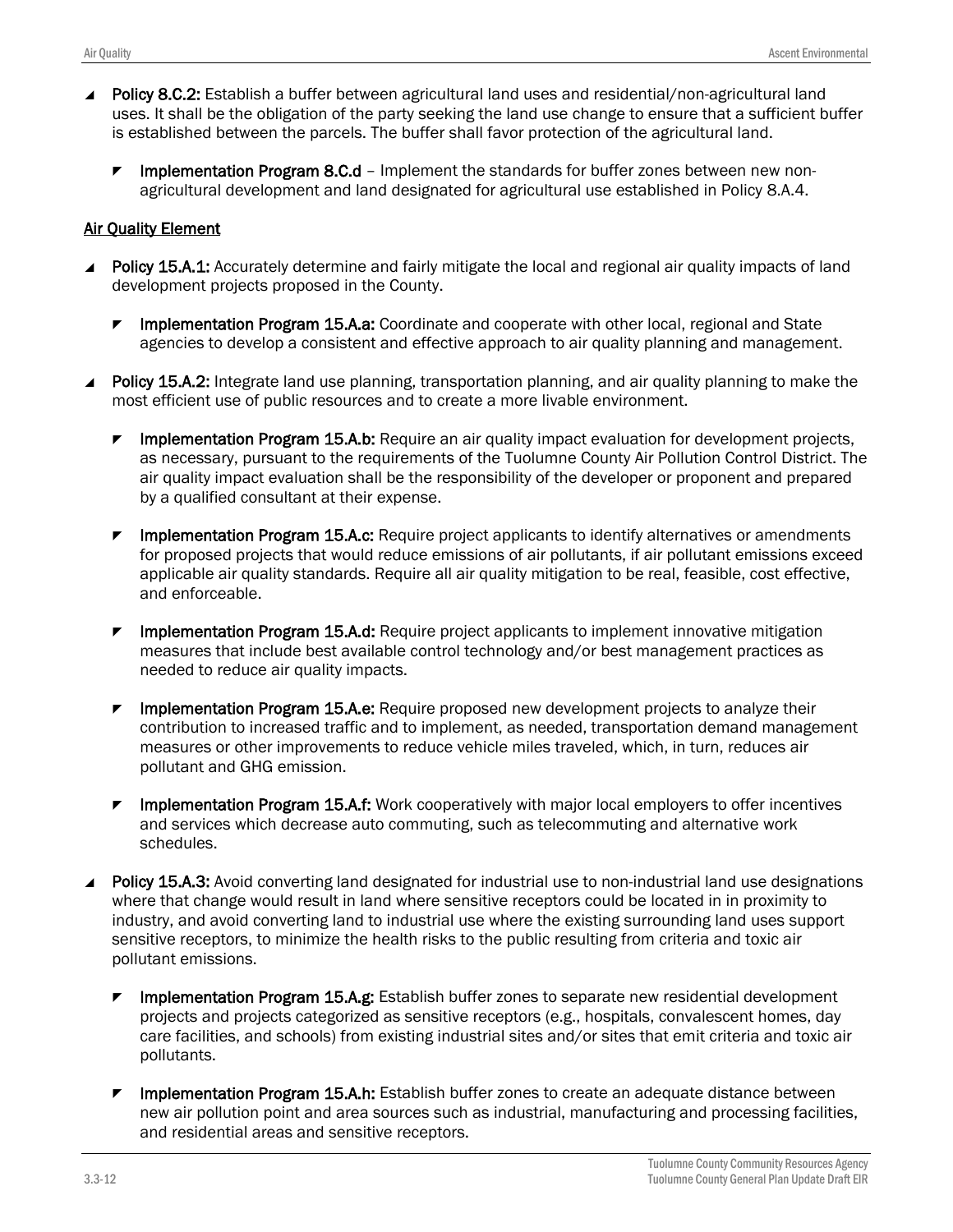- Implementation Program 15.A.i: Avoid locating new urban residential development projects and other projects categorized as sensitive receptors (e.g., hospitals, convalescent homes, day care facilities, and schools) within 500 feet from industrial sites and/or sites that may emit criteria or toxic air pollutants. If a 500-foot buffer is not feasible, compliance with Implementation Program 15.A.j shall be required.
- **F** Implementation Program 15.A.j: When a criteria pollutant or toxic generating source (e.g., industrial sources, distribution centers, dry cleaning facilities, gas stations, major roadways, large combustion sources, etc.) and potentially other sources of diesel particulate matter and other known carcinogens is proposed within 500 feet of a sensitive receptor, require the project applicant to retain a qualified consultant to prepare a health risk assessment in accordance with CARB and the Office of Environmental Health and Hazard Assessment requirements to determine the exposure of project residents/occupants/users to stationary and mobile air quality polluters prior to issuance of a demolition, grading, or building. The health risk assessment shall be submitted to the County for review and approval. The County shall implement any approved health risk assessment recommendations to a level which would not result in exposure of sensitive receptors to substantial pollutant concentrations.
- ▲ Policy 15.A.4: Reduce air emissions from project construction.
	- Implementation Program 15.A.k: Require the following dust-control measures during all projectrelated site preparation activities (i.e., grading, excavation and associated materials hauling) to reduce air quality impacts:
		- Exposed soils shall be watered as needed to control wind borne dust.
		- Exposed piles of dirt, sand, gravel, or other construction debris shall be enclosed, covered and/or watered as needed to control wind borne dust.
		- **•** Vehicle trackout shall be minimized through the use of rumble strips and wheel washers for all trucks and equipment leaving the site.
		- Sweep streets once a day if visible soil materials are carried to adjacent streets (recommend water sweepers with reclaimed water).
		- On-site vehicle speed shall be limited to 15 miles per hour on unpaved surfaces.
		- **Loads on all haul/dump trucks shall be covered securely or at least two feet of freeboard shall** be maintained on trucks hauling loads.
		- **Construction equipment shall be maintained and tuned at the interval recommended by the** manufacturers to minimize exhaust emissions.
		- **Equipment idling shall be kept to a minimum when equipment is not in use.**
		- **Construction equipment shall be in compliance with the California Air Resources Board off-road** and portable equipment diesel particulate matter regulations.

Alternative construction-related air quality measures may be adopted by the decision-making body after considering a project-specific air quality analysis prepared by a qualified consultant.

**Policy 15.B.1:** Create a land use pattern that will encourage people to walk, bicycle or use public transit for a significant number of their daily trips.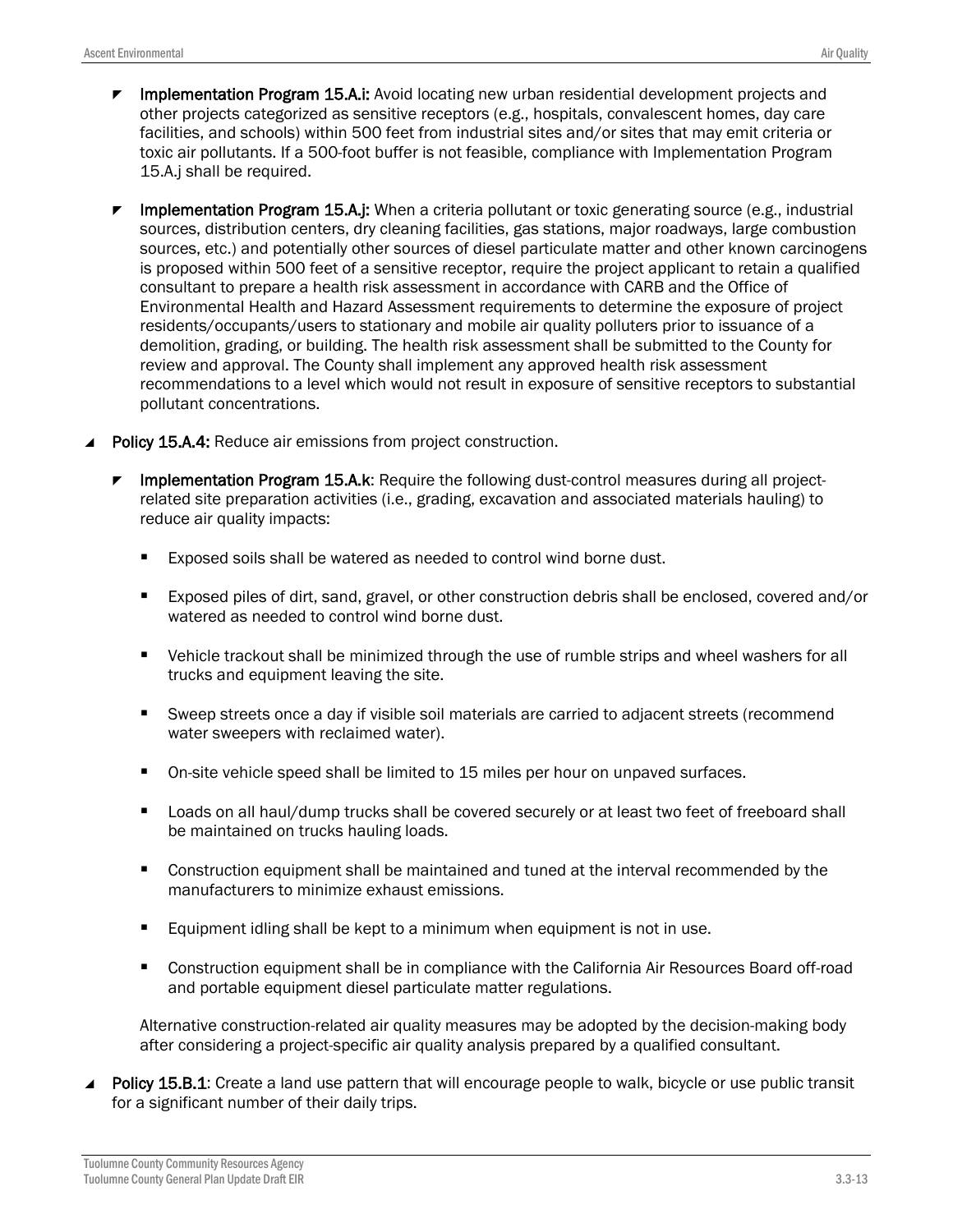- **F** Implementation Program 15.B.a: Encourage pedestrian oriented development to reduce the use of motor vehicles.
- **F** Implementation Program 15.B.b: Establish an incentive program to encourage transit-oriented development, including, where appropriate, exempting such projects from traffic impact mitigation fees.
- **F** Implementation Program 15.B.c: Support the development of high density housing, commercial and offices along high priority transit routes.
- **F** Implementation Program 15.B.d: Work with Caltrans, transit providers, and property owners to identify park-and-ride sites with convenient access to public transit.
- $\blacktriangleright$  Implementation Program 15.B.e: Seek funding for park-and-ride facilities and develop, or support the development of such facilities, within the identified communities, and permit park-and-ride facilities in commercial and industrial zoning districts.
- **F** Implementation Program 15.B.f: Create additional, and improve existing, car-sharing and ridesharing programs and promote them within the region.
- $\blacktriangleright$  Implementation Program 15.B.g: Work with Caltrans and other agencies to establish transportation demand management programs, such as park-and-ride facilities, transit incentives and telecommute centers.
- **Policy 15.B.2:** Develop a modern transportation system that incorporates alternative transportation modes into the system design.
- Policy 15.C.1: Require development to reduce criteria and toxic air pollutant emissions from the use of wood burning appliances, through low emission technology and maximize the use of energy conservation and clean or renewable energy sources.
	- **F** Implementation Program 15.C.a: Continue to require the installation of only low-emitting, EPAcertified fireplaces, woodstoves or pellet stoves where such wood-burning devices are desired by the developers and/or future homeowners, except in areas with poor air quality or dispersion, or where otherwise prohibited.
	- Implementation Program 15.C.b: Develop and implement a wood burning stove and fireplace change-out program to install non-wood burning, or EPA-certified wood burning, stoves and fireplaces.
- **Policy 15.D.1:** Work closely with federal, state and local agencies to minimize the emissions and smoke impacts fire hazard reduction and forest management burn activities and during wildlife episodes.
	- $\blacktriangleright$  Implementation Program 15.D.a: Encourage alternative methods of disposal of vegetative matter, including, but not limited to, composting, mulching or transporting the material to biomass facilities that are capable of generating energy and designed to reduce emissions.
	- **F** Implementation Program 15.D.b: Establish community programs that reduce residential open burning, such as local pick-up and delivery of vegetative matter to biomass facilities or composting projects that do not create a public nuisance.
	- $\blacktriangleright$  Implementation Program 15.D.c: Provide public information through the media and the Air Pollution Control District Burn Day Phone Recorder regarding best management practices for burning, burn permit requirements, burn hours and local and state fire restrictions.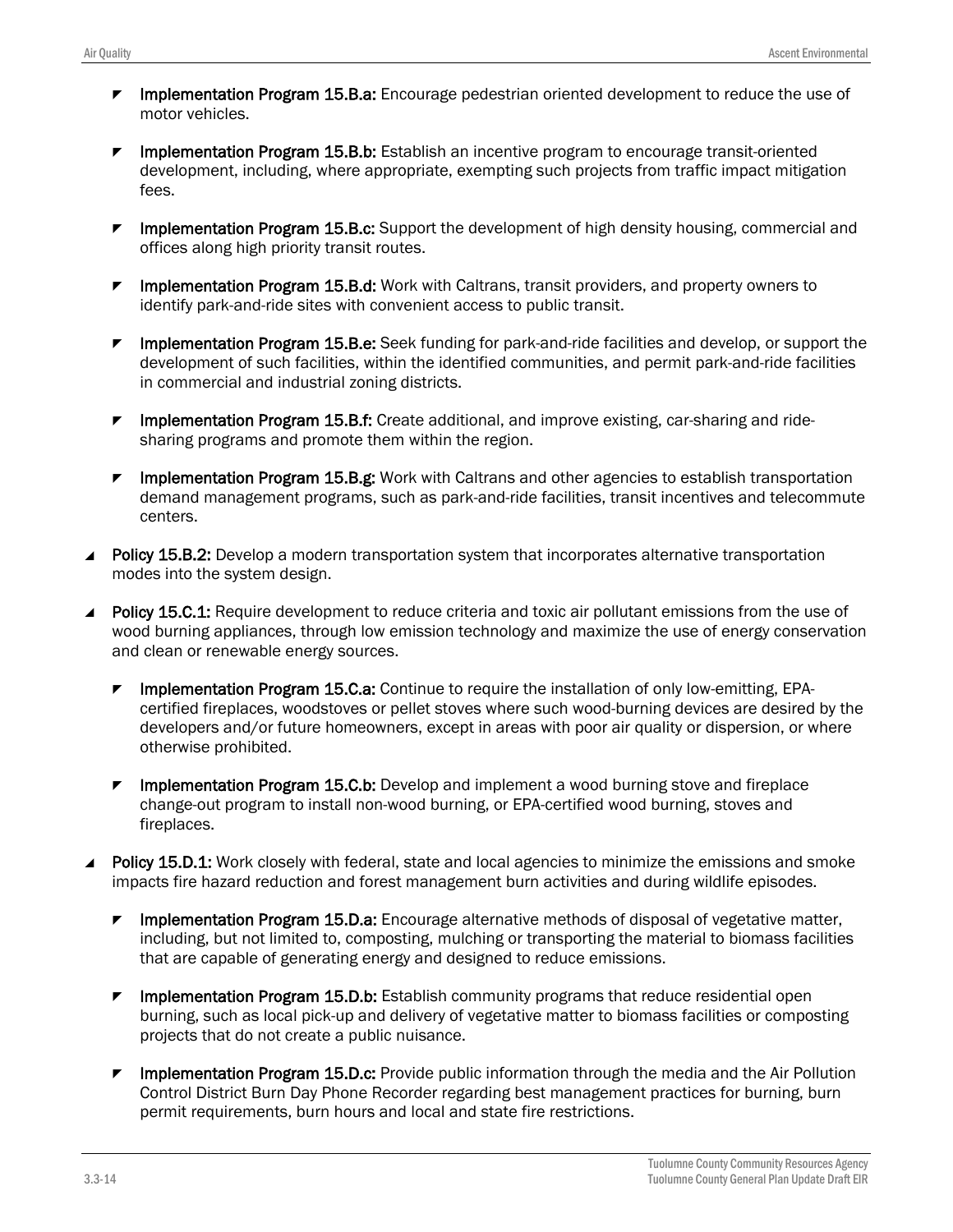- Implementation Program 15.D.d: Where feasible and appropriate, require alternative methods of fire hazard reduction on private and public lands, including, but not limited to, selective thinning of timber stands, mastication and chipping of slash for fuel in biomass facilities.
- **F** Implementation Program 15.D.e: Coordinate and cooperate with other agencies to plan and monitor prescribed fires to minimize the impact on public health, taking into consideration the size and location of the proposed burn and the expected weather conditions, among other parameters.
- **F** Implementation Program 15.D.f: Participate in committees and task forces that are established for the purpose of developing and discussing smoke management policies and practices necessary to meet the requirements of the Clean Air Act while effectively managing the resources of California.
- Implementation Program 15.D.g: Enforce applicable Federal, State and local open burning regulations related to agriculture, wildland vegetation management, forest management, range improvement and fire hazard reduction.

#### Climate Change Element

- **Policy 18.A.5:** Promote energy efficiency and alternative energy while reducing energy demand.
	- $\blacktriangleright$  Implementation Program 18.A.j: Facilitate voluntary energy efficient retrofits in existing structures by connecting home and business-owners with technical and financial assistance, such as Federal, State, and utility rebates, and tax credits, through the County's or Tuolumne County Transportation Council's website.
	- $\blacktriangleright$  Implementation Program 18.A.k: Work with Pacific Gas and Electric Company and other electric utility providers to promote voluntary upgrades to energy-efficient technology and products through campaigns targeted at residents and local businesses, ENERGY STAR® appliance change-out programs, and incentives, such as give-a-ways or Federal/State/utility rebates.
	- $\blacktriangleright$  Implementation Program 18.A.I: Work with Pacific Gas and Electric Company and other electric utility providers to encourage local businesses and public agencies to install energy conserving technologies, such as occupancy sensors, and implement energy conserving policies, such as "lights out at night."
	- **F** Implementation Program 18.A.m: Reduce the energy demand of public facilities and conserve electricity through the following: a) retrofitting County owned or operated street, traffic signal, and other outdoor lights with energy efficient light emitting diode (LED) lamps; b) retrofitting heating and cooling systems to optimize efficiency, such as replacing HVAC systems; and c) replacing old appliances and technologies with ENERGY STAR® products. Obtain funding for and install renewable energy technologies on public property.
	- **F** Implementation Program 18.A.n: Work with Pacific Gas and Electric Company and other electric utility providers to educate residents and businesses about Smart Meters, how to monitor electricity use, and the potential benefits associated with Smart Meters.
	- **F** Implementation Program 18.A.o: Work with Pacific Gas and Electric Company and other electric utility providers to promote the use of financial incentives, such as Federal/State/utility rebate and, tax credits, for the voluntary installation of "cool roofs" on existing structures, such as ENERGY STAR® roof products, that have a high solar and thermal reflectance.
	- **F** Implementation Program 18.A.p: Encourage the use of electric lawnmowers and leaf blowers over those powered by gasoline.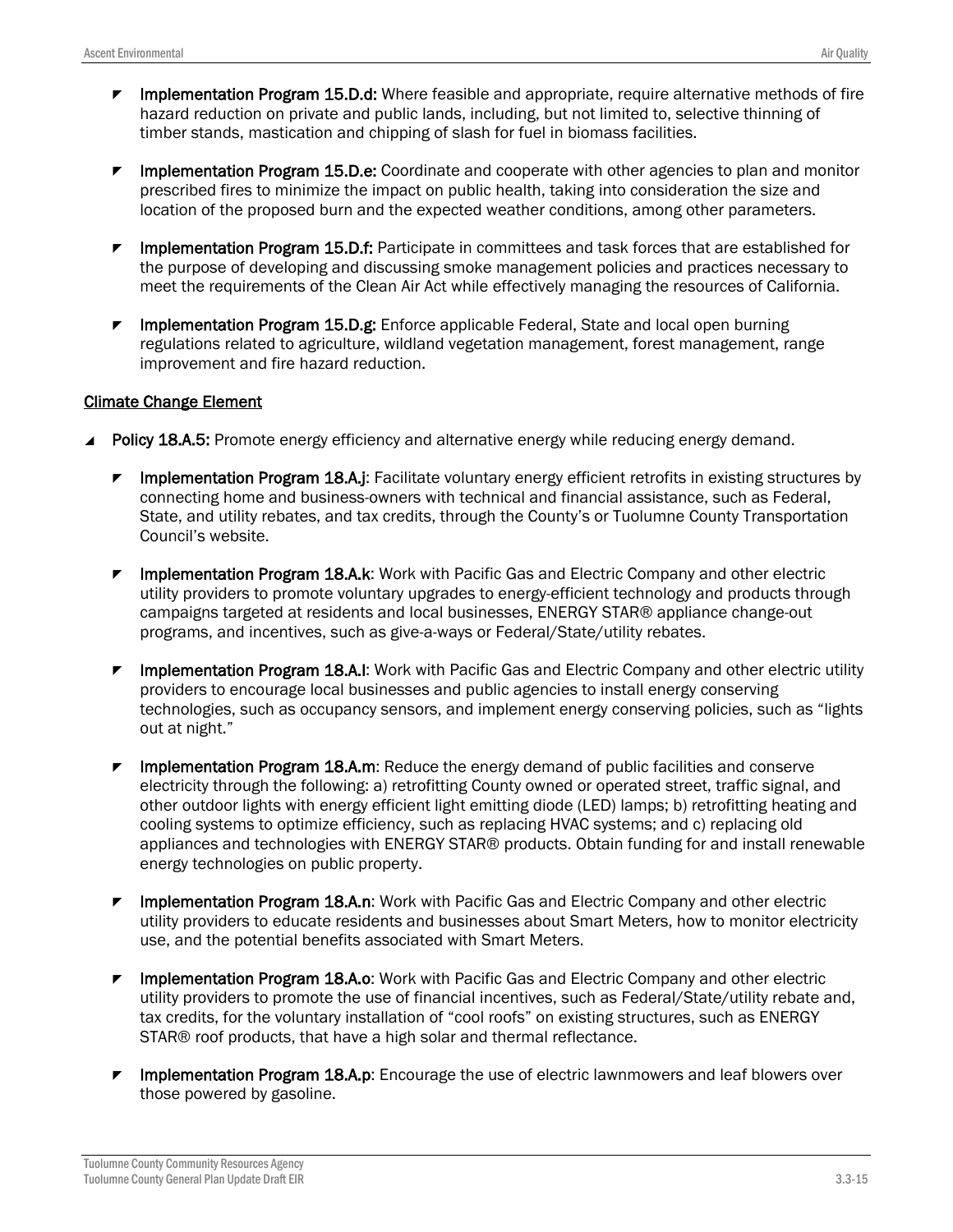- **F** Implementation Program 18.A.q: Encourage the incorporation of energy conservation into the design of residential and commercial buildings; such as Tier 1 and Tier 2 of the Green Building Code.
- **F** Implementation Program 18.A.r: Encourage the use of deciduous landscape trees near new development to provide shade during the hot summer months and allow solar warming during the cold winter months.
- Implementation Program 18.A.s: Support the use of alternative energy vehicles by encouraging new development to install electric charging stations for passenger vehicles, in particular at high use and density areas.
- $\blacktriangleright$  Implementation Program 18.A.t: Support development of electric charging stations for passenger vehicles, in particular near transit stop locations and high use parking areas.

#### PROJECT IMPACTS

This section presents a programmatic-level analysis of potential impacts associated with air quality from projected development under the General Plan Update. Evaluation of environmental impacts associated with the General Plan Update considers the development that would be facilitated by the General Plan Update, in accordance with goals, policies, and implementation programs, to accommodate projected growth in the County. It should be noted that the County's population is projected to grow by 0.6 percent annually over the planning horizon (2040). As discussed in detail in Chapter 2, "Project Description," and the introduction to Chapter 3, this is a relatively low amount of growth.

#### Impact 3.3-1: Generation of Construction-related Emissions that Would Violate an Existing Air Quality Standard

Projected development under the General Plan Update would result in construction activities associated with the development of new land uses in the County. Construction activity associated with the development of these new land uses would result in emissions of ROG,  $NO<sub>x</sub>$ ,  $PM<sub>10</sub>$ , and  $PM<sub>2.5</sub>$  that would not exceed the daily or annual emissions thresholds established by TCAPCD. Therefore, construction activity associated with projected development under the General Plan Update would not violate an existing air quality standard and this impact would be less than significant.

Implementation of the General Plan Update would involve the development of new land uses over the horizon of the plan between 2019 and 2040. Development of these new land uses would result in construction activity that would generate emissions of criteria air pollutants and precursors, including ROG, NOX, PM10, and PM2.5,from site preparation (e.g., excavation, clearing), off-road equipment, material delivery, worker commute trips, and other miscellaneous activities (e.g., building construction, asphalt paving, application of architectural coatings). Typical construction activities that could occur with land use development include all-terrain forks, fork lifts, cranes, pick-up and fuel trucks, compressors, loaders, backhoes, excavators, dozers, scrapers, pavement compactors, welders, concrete pumps, concrete trucks, and off-road haul trucks, as well as other diesel-fueled equipment, as necessary. Fugitive dust emissions of PM<sub>10</sub> and PM<sub>2.5</sub> are associated primarily with site preparation and vary as a function of soil silt content, soil moisture, wind speed, acreage of disturbance, and mobile sources. Emissions of ozone precursors are emitted in the exhaust of construction equipment and on-road vehicles. Paving and the application of architectural coatings also results in off-gas emissions of volatile organic compounds. PM<sub>10</sub> and PM<sub>2.5</sub> are also contained in equipment and vehicle exhaust. As discussed previously, specific construction phasing and intensity are unknown. The levels of emissions generated through these activities would depend on the characteristics of individual development projects, including the size and type of land uses being developed, which would determine the length and intensity of construction activity.

Construction activities were estimated to occur incrementally (approximately 5 percent per year) over the remaining General Plan horizon period of 21 years. Table 2-6 in Chapter 2, "Project Description," of this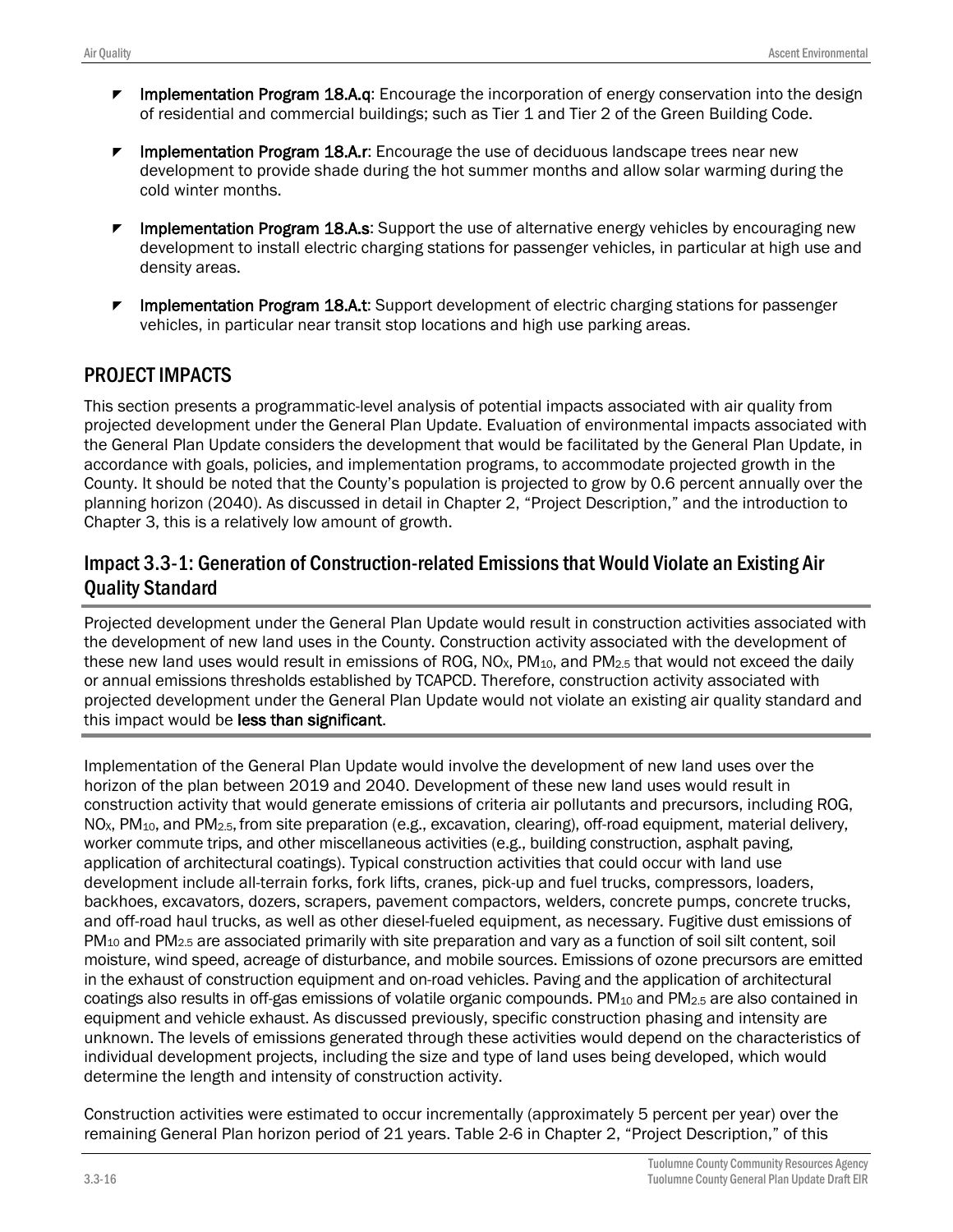Recirculated Draft EIR details the projected development under the General Plan Update. Note that development projections included in Table 2-6 are derived from TCTC estimates that include the City of Sonora. Based on Table 2-6, construction emissions estimates were modeled (see Table 3.3-3). For the reasons provided above, these calculations are based on conservative growth estimations.

|                                       | Maximum Daily Emissions (lb/day) |                 |           |              |  |  |
|---------------------------------------|----------------------------------|-----------------|-----------|--------------|--|--|
| <b>Construction Phase</b>             | <b>ROG</b>                       | NO <sub>x</sub> | $PM_{10}$ | $PM_{2.5}^1$ |  |  |
| <b>Demolition</b>                     | 4                                | 37              | 3         | 12           |  |  |
| Site Preparation                      | 5                                | 46              | 21        | 12           |  |  |
| Grading                               | 5                                | 55              | 30        | 8            |  |  |
| <b>Building Construction</b>          | 8                                | 39              | 5         | 3            |  |  |
| Paving                                | 2                                | 15              |           |              |  |  |
| Architectural Coating                 | 91                               | $\overline{2}$  |           |              |  |  |
| <b>Maximum Daily Emissions</b>        | 91                               | 55              | 30        | 12           |  |  |
| <b>TCAPCD Thresholds</b>              | 1,000                            | 1,000           | 1,000     | N/A          |  |  |
| <b>Exceed Significance Threshold?</b> | No                               | <b>No</b>       | No        | N/A          |  |  |

| <b>Table 3.3-3</b> | <b>Modeled Daily Maximum Construction Emissions of Criteria Air Pollutants and Precursors</b> |
|--------------------|-----------------------------------------------------------------------------------------------|
|--------------------|-----------------------------------------------------------------------------------------------|

Notes:  $CO =$  carbon monoxide; lb/day = pounds per day; NO<sub>x</sub> = oxides of nitrogen; PM2.5 = fine particulate matter; PM<sub>10</sub> = respirable particulate matter; ROG = reactive organic gases; TCAPCD = Tuolumne County Air Pollution Control District.

1 TCAPCD has not identified a threshold of significance for PM2.5; therefore, this information is presented for informational purposes.

See Appendix C for detailed input parameters and modeling results.

Source: Modeling performed by Ascent Environmental in 2018

In addition to daily emissions thresholds, TCAPCD has established annual mass emissions thresholds for certain criteria air pollutants. Table 3.3-4 provides annual emissions from construction activity, as well as the annual thresholds established by TCAPCD.

| Table 3.3-4 | <b>Modeled Annual Construction Emissions of Criteria Air Pollutants and Precursors</b> |
|-------------|----------------------------------------------------------------------------------------|
|-------------|----------------------------------------------------------------------------------------|

|                                       | <b>Annual Emissions (Tons/Year)</b> |                 |                |                                |  |
|---------------------------------------|-------------------------------------|-----------------|----------------|--------------------------------|--|
| <b>Construction Phase</b>             | <b>ROG</b>                          | NO <sub>x</sub> | $PM_{10}$      | PM <sub>2.5</sub> <sup>1</sup> |  |
| Demolition                            | 0.02                                | 0.18            | 0.02           | 0.05                           |  |
| Site Preparation                      | 0.02                                | 0.18            | 0.08           | 0.05                           |  |
| Grading                               | 0.05                                | 0.52            | 0.29           | 0.08                           |  |
| <b>Building Construction</b>          | 0.73                                | 3.85            | 0.55           | 0.24                           |  |
| Paving                                | 0.01                                | 0.11            | 0.01           | 0.01                           |  |
| Architectural Coating                 | 7.06                                | 0.02            | 0.01           | 0.00                           |  |
| <b>Annual Emissions</b>               | 7.88                                | 4.86            | 0.95           | 0.42                           |  |
| <b>TCAPCD Thresholds</b>              | 100                                 | 100             | 100            | N/A                            |  |
| <b>Exceed Significance Threshold?</b> | <b>No</b>                           | <b>No</b>       | N <sub>o</sub> | N/A                            |  |

Notes: CO = carbon monoxide; lb/day = pounds per day; NO<sub>x</sub> = oxides of nitrogen; PM<sub>2.5</sub> = fine particulate matter; PM<sub>10</sub> = respirable particulate matter; ROG = reactive organic gases; TCAPCD = Tuolumne County Air Pollution Control District; tons/year = tons per year.

1 TCAPCD has not identified a threshold of significance for PM2.5; therefore, this information is presented for informational purposes.

See Appendix C for detailed input parameters and modeling results.

Source: Modeling performed by Ascent Environmental in 2018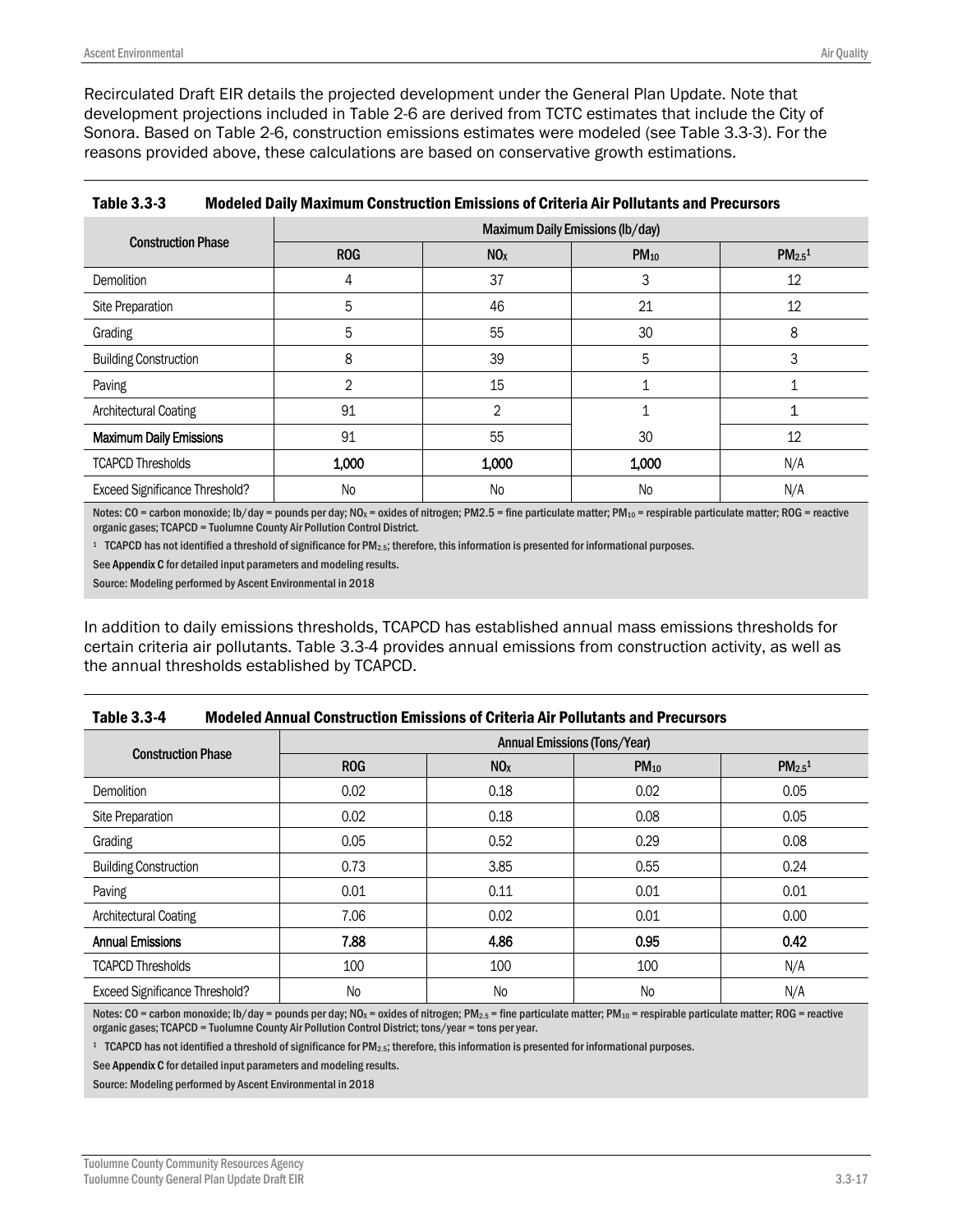As shown above, construction activity associated with the General Plan Update would not generate emissions in exceedance of the established maximum daily (Table 3.3-3) or annual emissions thresholds (Table 3.3-4) for ROG, NO<sub>x</sub>, and PM<sub>10</sub>; therefore, there is not potential for violation of an existing air quality standard. It should be noted that  $PM_{2.5}$  is a subset of  $PM_{10}$  and TCAPCD has not identified a separate threshold for PM2.5; therefore, impacts related PM2.5 are considered to be consistent with impacts related to PM<sub>10</sub> (for which TCAPCD does have a threshold of significance).

In addition, the Air Quality Element of the General Plan Update includes policies and implementation programs that specifically focus on reducing criteria air pollutant and precursor emissions from construction activity. Implementation Program 15.A.k includes specific measures for reducing criteria air pollution and precursor emissions associated with construction activity. Measures in Implementation Program 15.A.k to reduce emissions of  $PM_{10}$  and  $PM_{2.5}$  include dust suppression techniques, such as watering or covering exposed surfaces, rumble strips and wheel washers for trucks and equipment to reduce dust levels leaving project sites, reduced vehicle speeds for construction equipment on unpaved surfaces, and the covering of material for trucks hauling loads. Implementation Program 15.A.k would reduce emissions of NO<sub>X</sub> and PM<sub>10</sub> by requiring limited idling times for equipment when not in use, regular maintenance and tuning of construction equipment to reduce exhaust emissions, and compliance with the CARB off-road and portable equipment diesel PM regulations.

As shown in Table 3.3-3 and Table 3.3-4, construction emissions of criteria air pollutants and precursors would be below the daily and annual emissions thresholds established by TCAPCD. Additionally, Implementation Program 15.A.k would help further reduce ROG,  $NO<sub>X</sub>$ , PM<sub>10</sub>, and PM<sub>2.5</sub> emissions from construction activity. Annual construction activity associated with the General Plan Update would not violate an existing air quality standard, and therefore this impact would be less than significant.

### Mitigation Measures

No mitigation is required.

## Impact 3.3-2: Generation of Long-term Operational Emissions of Criteria Air Pollutants and Precursors that would Violate an Existing Air Quality Standard

Implementation of the General Plan Update would result in operational activities associated with the development of new land use in the County. These activities would result in emissions of ROG, NO<sub>x</sub>, PM<sub>10</sub>, and PM<sub>2.5</sub>, but emissions of these pollutants would not exceed the thresholds set by TCAPCD of 1,000 lb/day or 100 tons/year. In addition, the General Plan Update includes policies and implementation programs in the Transportation, Climate Change, and Air Quality Elements that would reduce emissions of air pollutants in the County. The General Plan Update would not exceed TCAPCD's air pollutant thresholds and, therefore, would not violate an existing air quality standard. This impact would be less than significant.

Implementation of the General Plan Update would include the development of new land uses in Tuolumne County, resulting in long-term operational emissions of ROG, NO<sub>x</sub>, PM<sub>10</sub>, and PM<sub>2.5</sub>. Operational emissions would be generated from area sources (e.g., landscaping-related fuel combustion sources, the periodic application of architectural coatings, woodstoves/fireplaces, and the use of consumer products), energy use (e.g., propane, heating oil), and from additional vehicle trips associated with all new land use development. Table 3.3-5 summarizes the maximum daily operation-related emissions of criteria air pollutants and precursors and the daily significance thresholds established by TCAPCD. Table 3.3-6 summarizes the maximum annual operation-related emissions of criteria air pollutants and precursors and includes the annual significance thresholds established by TCAPCD. See Impact 3.3-4 for a discussion of CO.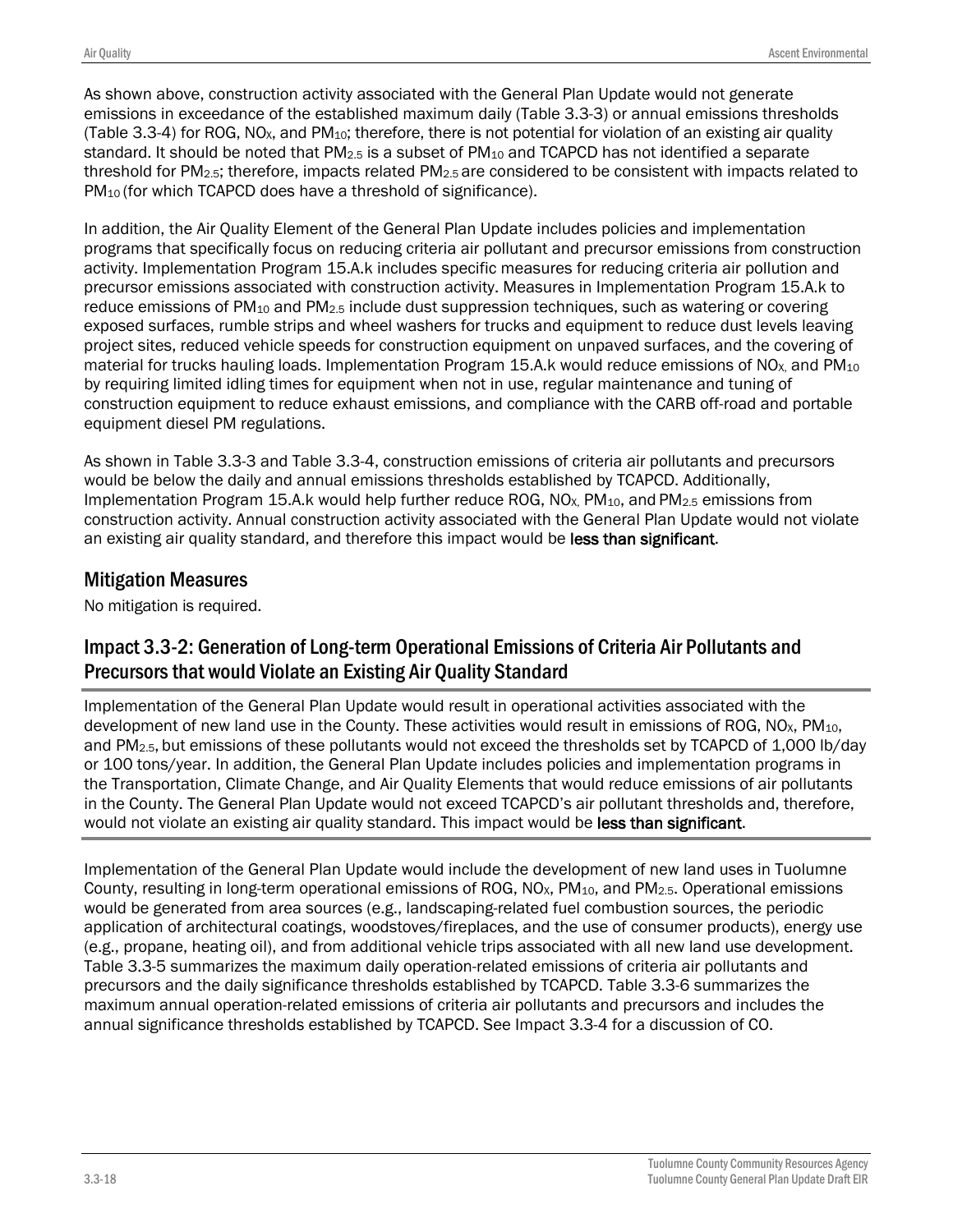| Source Type                    | <b>Maximum Daily Emissions (lb/day)</b> |                 |                |                                |  |
|--------------------------------|-----------------------------------------|-----------------|----------------|--------------------------------|--|
|                                | <b>ROG</b>                              | NO <sub>x</sub> | $PM_{10}$      | PM <sub>2.5</sub> <sup>1</sup> |  |
| Area <sup>2</sup>              | 880                                     | 92              | 105            | 105                            |  |
| Energy                         | 2                                       | 21              |                |                                |  |
| Mobile                         | 109                                     | 131             | 38             | 16                             |  |
| Total                          | 991                                     | 244             | 144            | 122                            |  |
| <b>TCAPCD Threshold</b>        | 1,000                                   | 1,000           | 1,000          | N/A                            |  |
| Exceed Significance Threshold? | <b>No</b>                               | No              | N <sub>o</sub> | N/A                            |  |

#### Table 3.3-5 Summary of Maximum Operational Emissions of Criteria Air Pollutants and Precursors in 2040

Notes: Total values may not add correctly due to rounding.

CO = carbon monoxide; lb/day = pounds per day; N/A = not applicable; NO<sub>x</sub> = oxides of nitrogen; PM<sub>10</sub> = respirable particulate matter; PM<sub>2.5</sub> = fine particulate matter; ROG = reactive organic gases; TCAPCD = Tuolumne County Air Pollution Control District.

1. TCAPCD has not identified a threshold of significance for PM2.5; therefore, this information is presented for informational purposes.

<sup>2</sup> Area-source emissions include emissions from landscaping, application of architectural coatings, and consumer products, which were estimated based on default model settings. Area-source emissions are also generated by the use of fireplaces/woodstoves; these emissions were estimated using information on the annual wood burned for area heating included in the Tuolumne County Regional Blueprint Greenhouse Gas Study (Rincon Consultants 2012:2-3).

See Appendix C for detailed input parameters and modeling results.

Source: Modeling performed by Ascent Environmental in 2018

#### Table 3.3-6 Summary of Annual Operational Emissions of Criteria Air Pollutants and Precursors in 2040

|                                       | Maximum Annual Emissions (tons/year) |                 |                |                         |
|---------------------------------------|--------------------------------------|-----------------|----------------|-------------------------|
| Source Type                           | <b>ROG</b>                           | NO <sub>X</sub> | $PM_{10}$      | $PM_{2.5}$ <sup>1</sup> |
| Area <sup>1</sup>                     | 78                                   |                 | 5              |                         |
| Energy                                | <1                                   |                 |                |                         |
| Mobile                                | 20                                   | 24              |                |                         |
| Total                                 | 98                                   | 31              | 12             |                         |
| Tuolumne County APCD Threshold        | 100                                  | 100             | 100            | N/A                     |
| <b>Exceed Significance Threshold?</b> | No                                   | <b>No</b>       | N <sub>o</sub> | N/A                     |

Notes: Total values may not add correctly due to rounding.

CO = carbon monoxide; lb/day = pounds per day; N/A = not applicable; NO<sub>x</sub> = oxides of nitrogen; PM<sub>10</sub> = respirable particulate matter; PM<sub>2.5</sub> = fine particulate matter; ROG = reactive organic gases; TCAPCD = Tuolumne County Air Pollution Control District.

1. TCAPCD has not identified a threshold of significance for PM2.5; therefore, this information is presented for informational purposes.

<sup>2</sup> Area-source emissions include emissions from landscaping, application of architectural coatings, and consumer products, which were estimated based on default model settings. Area-source emissions are also generated by the use of fireplaces; these emissions were estimated using information on the annual wood burned for area heating included in the Tuolumne County Regional Blueprint Greenhouse Gas Study (Rincon Consultants 2012:2-3).

See Appendix C for detailed input parameters and modeling results.

Source: Modeling performed by Ascent Environmental in 2018

As shown in Table 3.3-5 and Table 3.3-6, operation-related activities would result in emissions ROG, NO<sub>x</sub>, PM10, and PM2.5. However, emissions of these pollutants would not exceed the project thresholds set by TCAPCD of 1,000 lb/day or 100 tons/year level (even though this analysis covers development within the entire General Plan Update). In addition, the General Plan Update includes policies and implementation programs in the Transportation, Climate Change, and Air Quality Elements that would reduce emissions of air pollutants in the County. In the Air Quality Element, Policy 15.A.2 and its associated implementation program would address air quality impacts associated with future development in the County. Policy 15.A.2 and its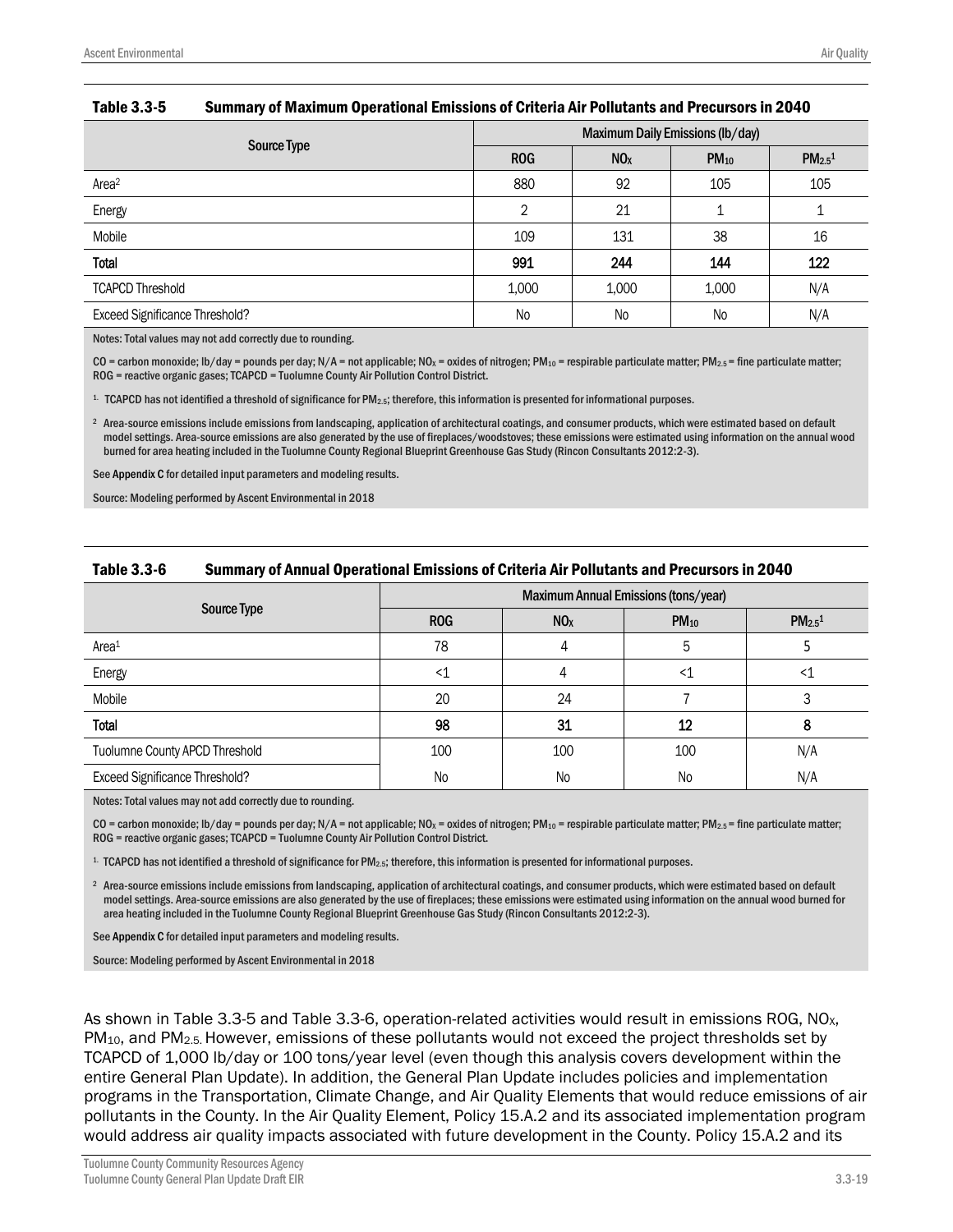associated implementation programs also focus on promoting integrated land use planning, transportation planning, and air quality planning to increase the efficient use of land and public resources and, in turn, would result in improvements in air quality by reducing VMT. Policy 15.B.1 and its associated implementation programs are intended to promote the development of land use patterns that encourage trips made by biking, walking, and public transit, reducing mobile source emissions. Policy 4.B.1 and its associated implementation programs in the Transportation Element include strategies to prioritize the development of active transportation facilities and promote trips made by walking and biking. These two policies would help reduce air quality impacts, particularly  $NO<sub>x</sub>$ ,  $PM<sub>10</sub>$ , and  $PM<sub>2.5</sub>$  emissions, associated with mobile source activity through reductions in vehicle use.

As discussed above, implementation of the General Plan Update would result in emissions of ROG,  $NO<sub>X</sub>$ , and PM10. However, as shown in Table 3.3-5 and Table 3.3-6, emissions of these pollutants associated with entire buildout of the General Plan Update by 2040 would not exceed the project-level thresholds set by TCAPCD of 1,000 lb/day or 100 tons/year and would, therefore, not violate any existing air quality standard. The General Plan Update also includes policies and implementation programs in the Transportation, Climate Change, and Air Quality Elements that would reduce emissions of air pollutants in the County. The General Plan Update would not exceed the TCAPCD's thresholds for ROG, NO<sub>x</sub>, and PM<sub>10</sub> and, therefore, would not violate an existing air quality standard. (As discussed under Impact 3.3-1, PM<sub>2.5</sub> is a subset of PM<sub>10</sub> and TCAPCD has not identified a separate threshold for  $PM_{2.5}$ ; therefore, impacts related  $PM_{2.5}$  are considered to be consistent with impacts related to PM<sub>10</sub>.) This impact would be less than significant.

#### Mitigation Measures

No mitigation is required.

### Impact 3.3-3: Exposure of Sensitive Receptors to TACs

The development of new land uses would result in TAC emissions of diesel PM from the exhaust of off-road heavy-duty diesel equipment used during construction. These emissions could expose nearby existing sensitive receptors to TACs, particularly diesel PM exhaust emissions. The General Plan Update would also allow for the development of residential land uses in close proximity to local roadways and other potential sources of TACs. As a result, existing and new sensitive receptors could be exposed to TACs that may cause health risks. The General Plan Update includes policies and implementation programs specifically for mitigating exposure of existing and new sensitive receptors to TACs. Additionally, all new development undergoing discretionary review would be required to evaluate existing TAC exposure and incorporate available reduction measures, if necessary. Therefore, implementation of the General Plan Update would not result in the exposure of existing or new sensitive receptors to a substantial increase in TAC emissions, and this impact would be less than significant.

Diesel PM was identified as a TAC by CARB in 1998. The potential cancer risk from the inhalation of diesel PM outweighs the potential for all other health impacts (i.e., noncancer chronic risk, short-term acute risk) and health impacts from other TACs (CARB 2003). Thus, diesel PM is the focus of this analysis. With regards to exposure of diesel PM, the dose to which receptors are exposed is the primary factor used to determine health risk. Dose is a function of the concentration of a substance or substances in the environment and the duration of exposure to the substance. Dose is positively correlated with time, meaning that a longer exposure period would result in a higher level of health risk for any exposed receptor. According to Office of Environmental Health Hazard Assessment's (OEHHA's) 2015 guidance, exposure of sensitive receptors to TAC emissions should be based on a 30-year exposure period for estimating cancer risk at the Maximum Exposed Individual (MEI), with 9- and 70-year exposure periods at the MEI as supplemental information. Furthermore, a 70-year exposure period is required for estimating cancer burden or providing an estimate of population-wide risk (OEHHA 2015:8-1).

#### Construction Emissions

Construction activities that would result from implementation of the General Plan Update would generate temporary, intermittent emissions of diesel PM from the exhaust of off-road heavy-duty diesel equipment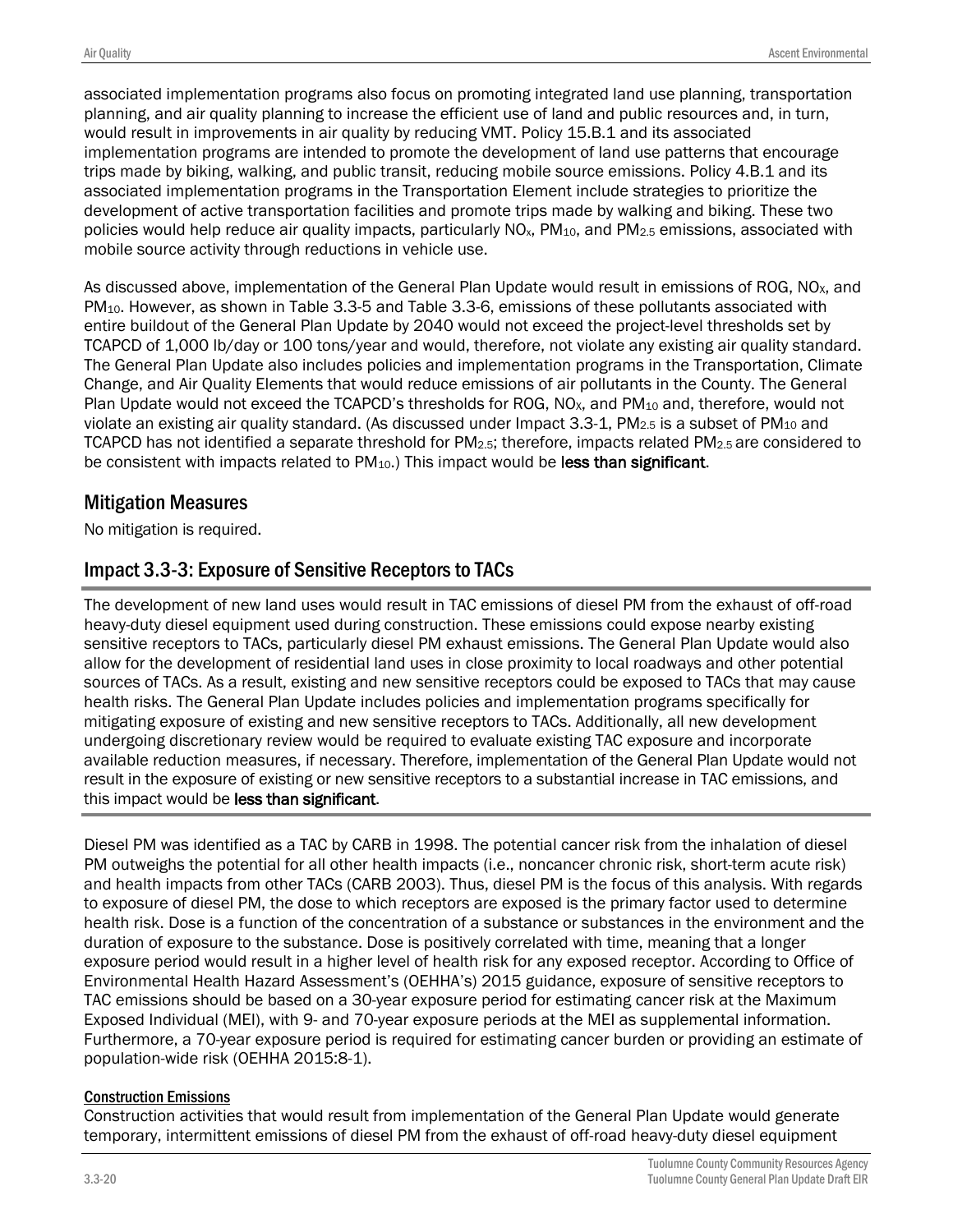used for site preparation (e.g., demolition, clearing, grading), paving, application of architectural coatings, on-road truck travel, and other miscellaneous activities.

Existing sensitive receptors are located throughout the plan area. However, at the general plan scale, individual sensitive receptors were not identified. In addition, studies show that diesel PM is highly dispersive and that concentrations of diesel PM decline with distance from the source (e.g., 500 feet from a freeway, the concentration of diesel PM decreases by 70 percent) (Roorda-Knape et al. 1999; Zhu et al. 2002a, cited in CARB 2005:9). These studies illustrate that diesel PM is highly dispersive and that receptors must be near emission sources for a long period to experience exposure at concentrations of concern. Given the temporary and intermittent nature of construction activities likely to occur within specific locations in the plan area (i.e., construction is not likely to occur in any one part of the plan area for an extended time), the dose of diesel PM of any one receptor is exposed to would be limited. Therefore, considering the relatively short duration of diesel PM-emitting construction activity at any one location of the plan area and the highly dispersive properties of diesel PM, sensitive receptors would not be exposed to substantial concentrations of construction-related TAC emissions.

Further, the General Plan Update includes policies and implementation programs that would help to reduce TAC emissions from construction activity. Specifically, Implementation Program 15.A.k includes measures for reducing criteria air pollution and precursor emissions associated with construction activity. Measures in Implementation Program 15.A.k to reduce emissions of diesel  $PM_{10}$  emissions include limiting idling times for equipment when not in use, regular maintenance and tuning of construction equipment to reduce exhaust emissions, and compliance with the CARB off-road and portable equipment diesel PM regulations. This implementation program would serve to reduce TAC emissions associated with construction activity and would reduce the potential impact on nearby sensitive receptors during construction activity.

#### Operation Emissions

Proximity to highways increases cancer risk and exposure to PM. Similarly, proximity to heavily travelled transit corridors and intersections would expose residents to higher levels of diesel PM. CARB recommends avoiding siting new sensitive land uses, such as residences, schools, daycare centers, playgrounds, or medical facilities, within 500 feet of a freeway, urban roads with 100,000 vehicles per day, or rural roads with 50,000 vehicles per day (CARB 2005). As shown in Table 3.16-6 of Section 3.16, "Transportation and Circulation" of this Recirculated Draft EIR, there are no urban roads with 100,000 vehicles per day or rural roads with 50,000 vehicles per day within Tuolumne County. The most heavily travelled roadways in Tuolumne County are two-lane highways, including State Routes (SRs) 49, 108, and 120. The existing (2014) average daily traffic (ADT) on SRs 49, 108, and 120 did not exceed 23,500 ADT (see Table 3.16-3 in Section 3.16, "Transportation and Circulation"), and future (2040) ADT volumes would not exceed 29,879 (see Table 3.16-5 in Section 3.16, "Transportation and Circulation"). Due to the relatively low ADT of roadways within Tuolumne County, new sensitive receptors placed close to existing or new roadways would not experience the adverse health effects identified by CARB.

Implementation of the General Plan Update would result in new land uses that could generate new sources of TACs from commercial and industrial land uses (e.g., gasoline dispensing facilities and dry cleaners). Per TCAPCD Rule 427, land uses that would construct or reconstruct stationary emissions from a major source would be required to obtain a permit and would have to install best available control technology for toxics, if deemed applicable by the TCAPCD. Due to the programmatic level of this analysis, specific land use types and location of future development are not available. However, it is possible that future development as a result of the General Plan Update could result in new stationary sources associated with commercial and industrial land use development that could result in TAC exposure to existing or future planned sensitive land uses. However, the Air Quality Element includes policies and implementation programs focused specifically on addressing exposure of sensitive receptors to TACs. Policy 15.A.2 focuses on addressing air quality impacts from new development through requirements for air quality impact evaluations and implementation of innovative mitigation measure to reduce air quality impacts. Policy 15.A.3 provides land use compatibility guidance for the siting of new residential land uses near existing industrial land use designations with the goal of minimizing health risks to people from industrial toxic or TAC emissions. These General Plan Update policies would serve to reduce risk of exposing new and existing sensitive receptors to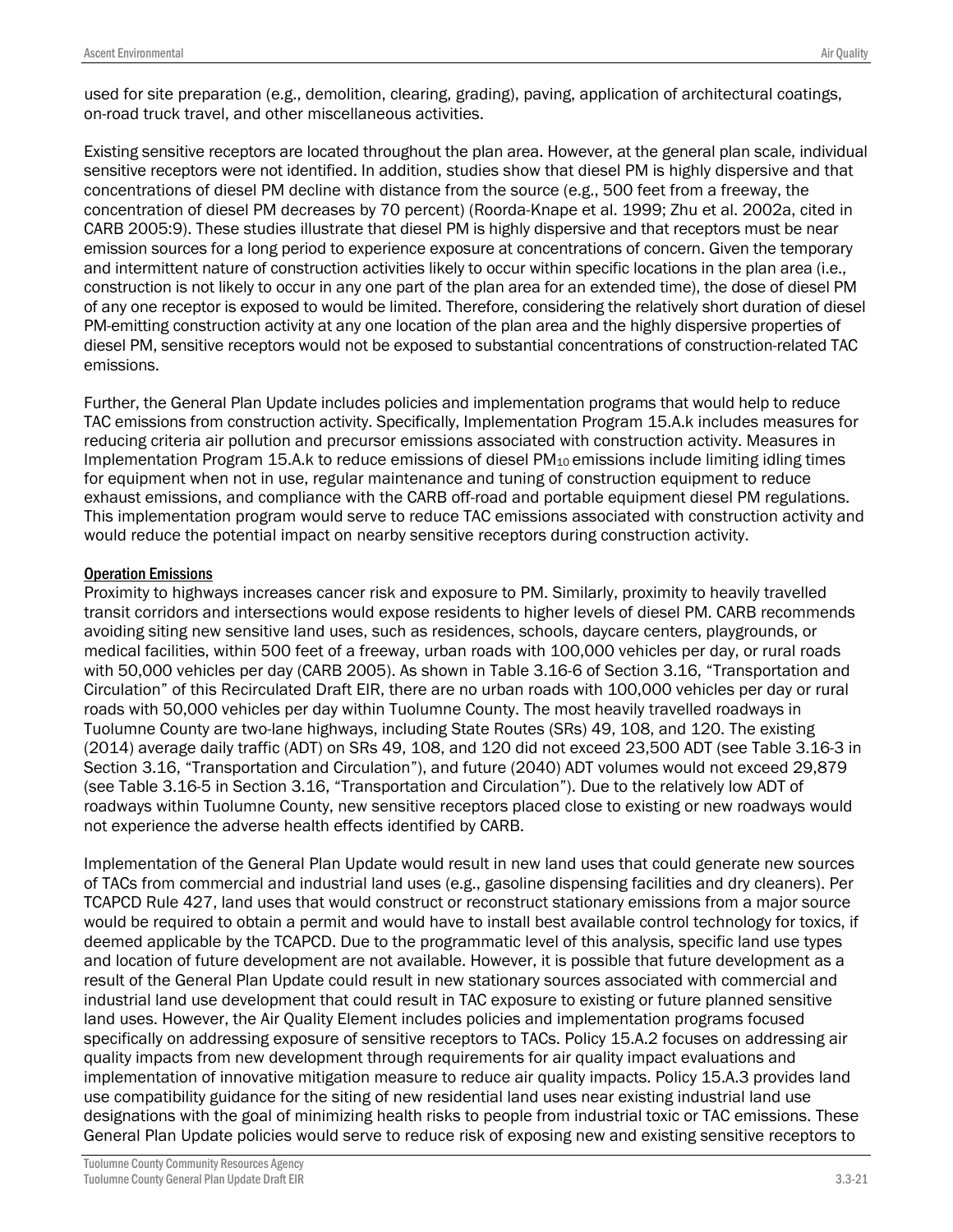TAC emissions. Further, new stationary TAC sources would be subject to Rule 427 and would be required install best available control technology for toxics to receive permitting for the project. New stationary TAC sources that do not meet TCAPCD Rule 427 would not receive permits and would ultimately not be approved for development, ensuring receptors would not be exposed to substantial concentrations of TACs.

#### **Summary**

As discussed above, implementation of the General Plan Update could result in exposure of sensitive receptors to construction-related TACs. However, given that development of new land uses under the General Plan Update would occur between 2019 and 2040 and would occur in various areas throughout the County, it is unlikely that any one sensitive receptor would be exposed to construction-related TACs for extended periods of time. Therefore, construction activity as a result of the General Plan Update would not result in the exposure of existing or new sensitive receptors to a substantial increase in TAC emissions. The General Plan Update would also result in an increase in VMT along local roadways within the County as a result of the development of new land uses. Given the relatively low daily traffic volumes on roadways within the County under existing and projected future conditions, existing and new sensitive receptors would not be exposed to roadway traffic levels that could result in adverse health effects from TACs. Regarding stationary sources of TACs, as discussed above, the General Plan Update includes policies and implementation programs that would limit exposure of new sensitive receptors to TACs from stationary sources such as industrial land uses. Additionally, all new development undergoing discretionary review would be required to evaluate existing TAC exposure and incorporate available reduction measures in accordance with TCAPCD requirements, if necessary. In consideration of these factors, implementation of the General Plan Update would not result in the exposure of existing or new sensitive receptors to a substantial increase in TAC emissions. This impact would be less than significant.

#### Mitigation Measures

No mitigation is required.

### Impact 3.3-4: Generation of Long-term Mobile-Source CO Concentrationsthat would Violate an Existing Air Quality Standard

Long-term operational mobile-source emissions of CO potentially generated by vehicle trips associated with projected development under the General Plan Update would not violate or contribute substantially to localized concentrations of CO that exceed the CAAQS or NAAQS for CO. Additionally, the traffic volume increase under the General Plan Update would not result in affected intersections experiencing more than 31,600 vehicles per hour and, therefore, would not exceed CO hotspot concentration thresholds. As a result, this impact would be less than significant.

Local mobile-source CO emissions near roadway intersections are a direct function of traffic volume, vehicle speed, and traffic delay. A CO hotspot is an area of localized CO pollution that is caused by severe vehicle congestion on major roadways, typically near intersections. Transport of CO is extremely limited because it disperses rapidly with distance from the source under normal meteorological conditions. However, under stable meteorological conditions, CO concentrations near roadways and/or intersections may reach unhealthy levels, adversely affecting nearby sensitive land uses, such as residential units, hospitals, schools, and childcare facilities. CO is a pollutant of localized concern and, therefore, is analyzed at the local level. Construction activities are rarely a cause of localized CO impacts because they do not typically result in substantial traffic increases at any one location. The TCAPCD does not currently have guidance on analyzing exposure to CO hotspots. However, SMAQMD has developed a screening criteria methodology for exposure to CO hotspots and it is a valid approach to use in Tuolumne County because it is based on health exposure criteria.

Under the first tier of SMAQMD screening criteria, a project would result in a less-than-significant impact to air quality for local CO if traffic generated by the proposed project will not result in deterioration of intersection level of service (LOS) to LOS E or F and the project will not contribute additional traffic to an intersection that already operates at LOS E or F. Based on the traffic study prepared for the General Plan Update, numerous intersections would experience LOS deteriorations to LOS D, E, and F. See Table 3.16-6 in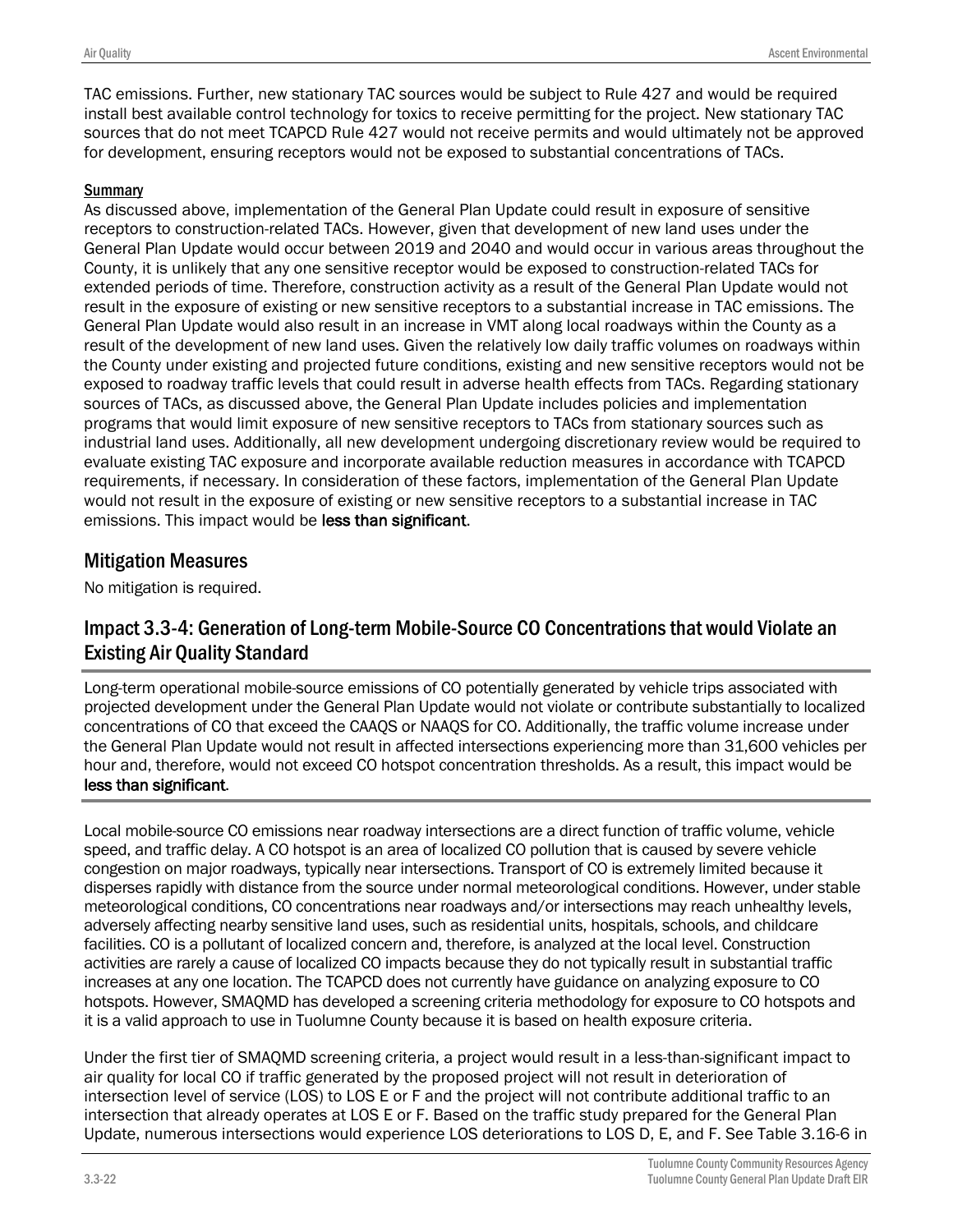Section 3.16, "Transportation and Circulation," which includes a list of all intersections affected by the project that were included in the project traffic study. Based on the LOS modeling included in the traffic study, the intersection that would experience the largest degradation in LOS would be South Washington Street and Church Street, which would experience a decrease from LOS E to F for the a.m. peak hour and would continue to experience LOS F during the p.m. peak hour. The intersection of South Washington Street and Church Street is in the City of Sonora. Under SMAQMD criteria, if the first tier of SMAQMD screening criteria is exceeded, then the second tier of screening criteria is examined. Under the second screening tier, a project would result in a less-than-significant CO impact if the project would not cause an affected intersection to experience more than 31,600 vehicles per hour (SMAQMD 2016). Based on the traffic study prepared for the General Plan Update, the intersection that would experience the highest traffic volumes as a result of implementation of the General Plan Update would be Greenley Road and Mono Way, which would have a p.m. peak hour volume of 3,157 vehicles per hour (Appendix Figure 3 of Wood Rogers 2016). SMAQMD's established screening criteria for CO hotspots is 31,600 vehicles per hour, which means that the peak hourly volume of traffic at this intersection would be less than threshold required to be considered a CO hotspot. As this is the intersection where the highest traffic volumes are anticipated, all other intersections (including the intersection of South Washington Street and Church Street) would, likewise, not exceed the 31,600 vehicle per hour threshold. Implementation of the General Plan Update would not result in traffic contributions to any intersection in the County that would result in a CO hotspot.

The screening criteria established by SMAQMD were based on existing background levels of CO within the Sacramento region and based on the needed total vehicle volume that, when combined with existing CO levels, could trigger a CO hotspot. Therefore, the screening criteria are adaptable to other locations within California if CO background levels within these other areas are similar to or below those that were used in the modeling conducted by SMAQMD. For locations with CO background levels similar to or below those in the Sacramento region, the same or more vehicle volumes would be needed to generate a CO hotspot and result in similar impacts as identified in the SMAQMD screening criteria. Given that Tuolumne County is currently in attainment for CO and is not projected to exceed CAAQS or NAAQS, it is highly unlikely that implementation of the General Plan Update would result in localized CO hotspot impacts from increased vehicle volumes.

Using established CO impact screening methodologies, traffic study results for the project show that future vehicle volumes at affected intersections would not exceed CO hotspot concentration thresholds established by SMAQMD and would, therefore, not result in local CO hotspot impacts. Project-generated local mobilesource CO emissions would not result in, or substantially contribute to, concentrations of CO that exceed the 1-hour or 8-hour CAAQS and NAAQS. As a result, this impact would be less than significant.

#### Mitigation Measures

No mitigation is required.

#### Impact 3.3-5: Expose Sensitive Receptors to Odors

Projected development under the General Plan Update could result in construction activities that would introduce new odor sources into the plan area (e.g., temporary diesel exhaust emissions during construction and delivery trucks associated with commercial land uses). However, these odor sources would be temporary and intermittent and would largely come from mobile sources. Projected development under the General Plan Update could result in new sensitive receptors being located near existing odor emitting land uses and could potentially cause a nuisance. However, the Community Development and Design Element and Agriculture Element of the General Plan Update both include policies regarding the siting of incompatible land uses that would consider potential odor impacts. Further, except for agricultural operations, TCAPCD Rule 205 prohibits the emission of any material that may cause a nuisance to a person or the public. As a result, projected development under the General Plan Update would not result in odor impacts on new or existing sensitive receptors; therefore, this impact would be less than significant.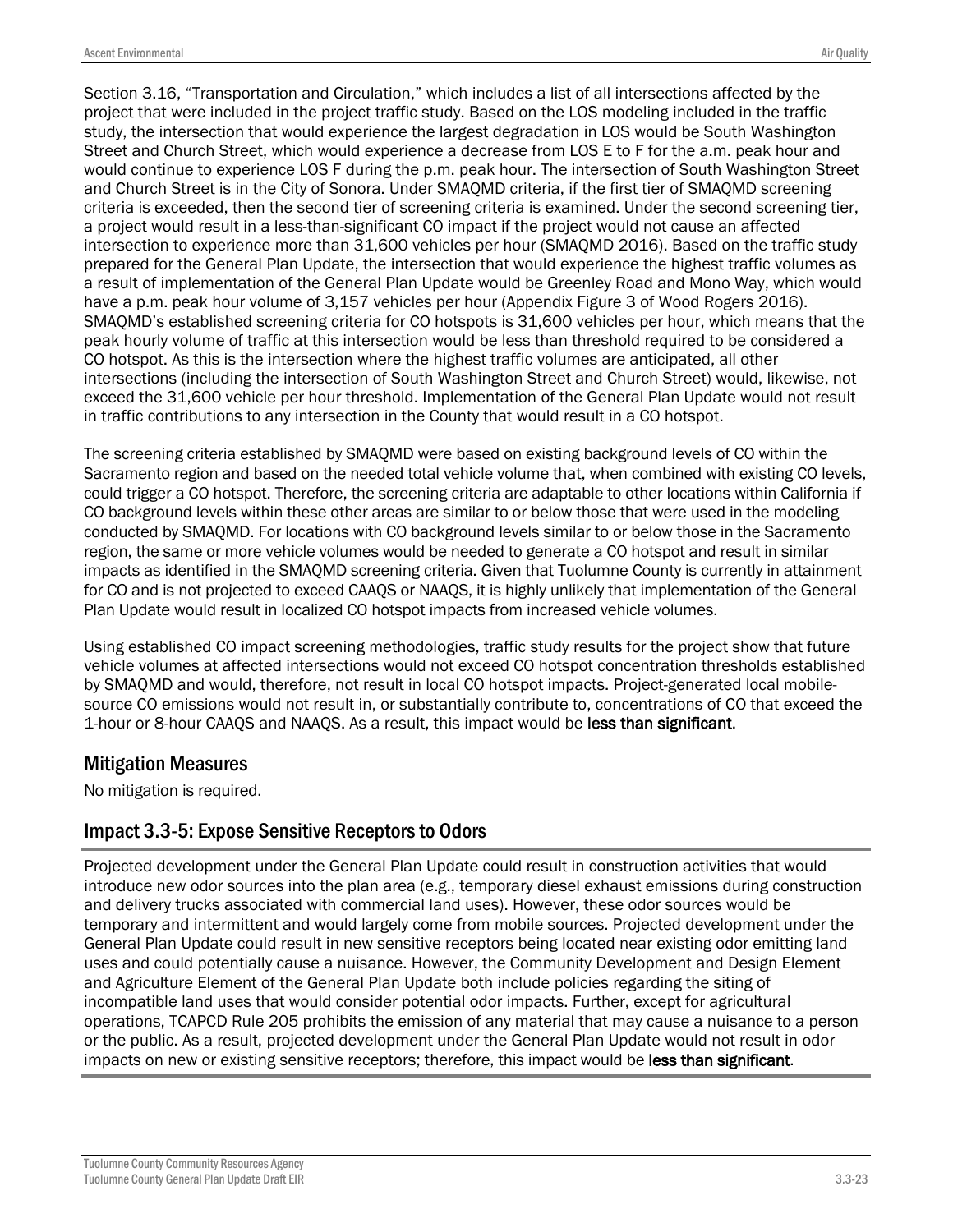Implementation of the General Plan Update would result in the development of new land uses in the County that could expose existing sensitive receptors to new land uses that could include odor sources and may cause a nuisance. Additionally, new sensitive receptors could be exposed to existing land uses that include odors and may result in a nuisance. The occurrence and severity of odor impacts depends on numerous factors, including the nature, frequency, and intensity of the source; wind speed and direction; and the sensitivity of the affected receptors. While offensive odors rarely cause any physical harm, they still can be very unpleasant, leading to considerable distress among the public, and they often generate citizen complaints to local governments and regulatory agencies. TCAPCD Rule 205 states: "A person shall not discharge from any source whatsoever such quantities of air contaminants or other material which cause injury, detriment, nuisance, or annoyance to any considerable number of persons, or to the public, or which endanger the comfort, repose, health or safety of any such persons, or the public, or which cause to [sic] have a natural tendency to cause injury or damage to business or property." Enforcement of TCAPCD Rule 205 would serve to mitigate odor-generating new land uses other than agricultural operations developed as a result of the General Plan Update that may cause a nuisance to nearby sensitive receptors.

In regard to odors generated from agricultural operations, Tuolumne County's Ordinance Code includes a "Right to Farm" ordinance (Tuolumne County Ordinance Code Chapter 5.20). The ordinance serves to protect and support agricultural land and operations within the County. Section 5.20.030 states,

No preexisting or future agricultural operation, including the management and harvesting of timber, or any of its appurtenances conducted or maintained for commercial purposes, and in a manner consistent with proper and accepted customs and standards on agricultural land, shall become or be a nuisance, private or public, due to any changed condition of adjacent land uses in or about the locality thereof, provided that the provisions of this chapter shall not apply whenever a nuisance results from the negligent or improper operation of any such agricultural operation or its appurtenances; or if the agricultural activity of appurtenances obstructs the free passage or use in the customary manner of any navigable lake, river, stream, canal or basin or any public park, square, street or highway.

To deter from potential conflicts with existing agricultural land uses, as part of the ordinance, the County is required to give notice of this ordinance to buyers of real property located in the County. The County also has a seven-member agricultural grievance committee that has been established to arbitrate and mediate any disputes involving agricultural land uses and issue opinions on whether certain agricultural operations constitute a nuisance. The County's "Right to Farm" ordinance serves to mitigate issues regarding exposure of sensitive receptors to odors from agricultural land and operations while protecting agricultural land uses in the County. This ordinance would serve to protect agricultural lands in the County during implementation of the General Plan Update and mitigate issues regarding exposure of sensitive receptors to odors from agricultural land and operations that may be considered a nuisance.

The Community Development and Design Element of the General Plan Update includes Policy 1.B.1, which addresses the protection of existing land uses from the impacts associated with the siting of new incompatible land uses. Implementation programs included under Policy 1.B.1 provide specific guidance for appropriately siting land uses surrounding residences so as to not result in impacts on sensitive receptors. Implementation Program 1.B.d specifically addresses buffer areas for industrial land uses to mitigate impacts on new residential and other potentially incompatible land uses. The Agriculture Element also includes policies that address the siting of new residential land uses adjacent to agricultural land uses. Policy 8.A.4 requires new nonagricultural development to provide a 200-foot buffer from adjacent agricultural lands. Policy 8.C.2 requires the establishment of a buffer between agricultural land uses and residential/nonagricultural land uses, which would reduce potential impacts on sensitive receptors. The inclusion of these policies in the General Plan Update would serve to reduce potential odor impacts from the siting of new sensitive receptors in the County. The policies would also reduce potential impacts on existing sensitive receptors from the siting of new land uses that may generate odor and could cause a nuisance.

Minor odors from the use of heavy-duty diesel equipment and the laying of asphalt during construction activities would be intermittent and temporary. Due to the characteristics of diesel exhaust emission, odors generated from the use of heavy-duty diesel equipment would dissipate rapidly within 150 meters (492 feet) (Zhu et al. 2002a, cited in CARB 2005; Zhu et al. 2002b). While construction would occur intermittently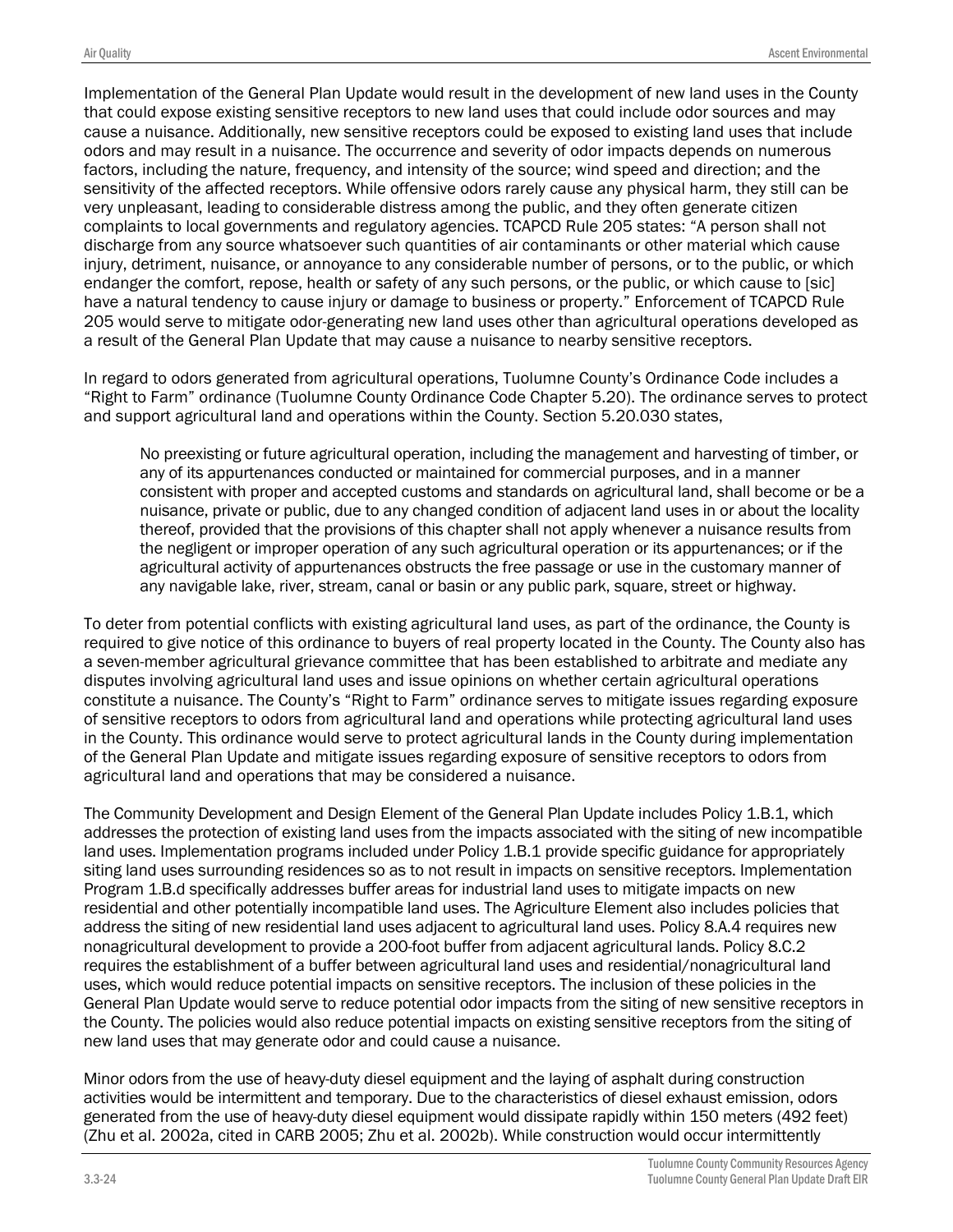between 2019 and 2040, these types of odor-generating activities would not occur at any single location, or within close proximity to the same off-site receptors, for an extended period of time and would not result in permanent odor sources. Therefore, construction is not anticipated to result in substantial odors.

Future nonresidential land uses or specific facilities in the County could generate odor emissions that could be a nuisance. However, the Community Development and Design Element and Agriculture Element in the General Plan Update include land use compatibility policies that would serve to reduce potential impacts from development of odor generating land uses and reduce potential odor impacts from the siting of new sensitive receptors near existing odor sources. Additionally, TCAPCD Rule 205 regulates nonagricultural uses that potentially emit odors, further reducing the potential for odor impacts on existing and new sensitive receptors in the County. As a result, implementation of the General Plan Update would not result in odor impacts on existing sensitive receptors or future sensitive receptors. Therefore, this impact would be less than significant.

#### Mitigation Measures

No mitigation is required.